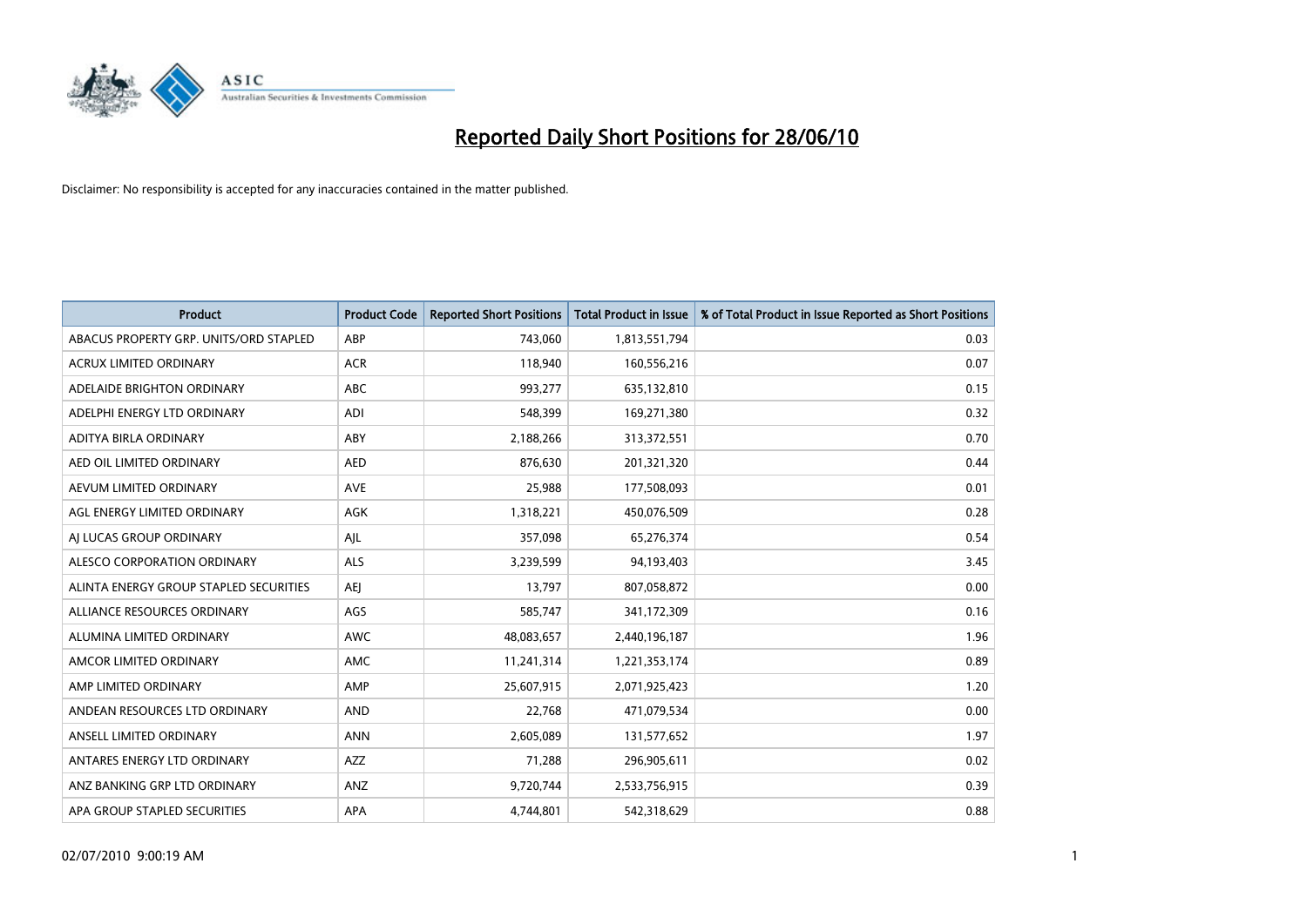

| <b>Product</b>                          | <b>Product Code</b> | <b>Reported Short Positions</b> | <b>Total Product in Issue</b> | % of Total Product in Issue Reported as Short Positions |
|-----------------------------------------|---------------------|---------------------------------|-------------------------------|---------------------------------------------------------|
| APN NEWS & MEDIA ORDINARY               | <b>APN</b>          | 14,121,024                      | 598,823,853                   | 2.35                                                    |
| AQUARIUS PLATINUM. ORDINARY             | <b>AQP</b>          | 3,596,501                       | 463,070,936                   | 0.76                                                    |
| AQUILA RESOURCES ORDINARY               | <b>AQA</b>          | 1,583,965                       | 322,273,136                   | 0.48                                                    |
| ARAFURA RESOURCE LTD ORDINARY           | <b>ARU</b>          | 10,992                          | 290,640,342                   | 0.00                                                    |
| ARDENT LEISURE GROUP STAPLED SECURITIES | AAD                 | 387,479                         | 309,109,468                   | 0.13                                                    |
| ARISTOCRAT LEISURE ORDINARY             | <b>ALL</b>          | 19,483,651                      | 533,379,348                   | 3.66                                                    |
| ARROW ENERGY ORDINARY                   | <b>AOE</b>          | 490,340                         | 732,570,533                   | 0.07                                                    |
| ASCIANO GROUP STAPLED SECURITIES        | <b>AIO</b>          | 28,836,048                      | 2,926,103,883                 | 0.94                                                    |
| ASG GROUP LIMITED ORDINARY              | <b>ASZ</b>          | 37,398                          | 151,756,046                   | 0.02                                                    |
| ASPEN GROUP ORD/UNITS STAPLED           | APZ                 | 99,729                          | 579,980,076                   | 0.01                                                    |
| ASTRO JAP PROP GROUP STAPLED SECURITIES | AIA                 | 1,931,917                       | 508,212,161                   | 0.38                                                    |
| ASX LIMITED ORDINARY                    | ASX                 | 2,593,162                       | 173,573,245                   | 1.49                                                    |
| ATLAS IRON LIMITED ORDINARY             | <b>AGO</b>          | 14,994,422                      | 473,648,816                   | 3.13                                                    |
| AUCKLAND INTERNATION ORDINARY           | AIA                 | 54                              | 1,310,392,831                 | 0.00                                                    |
| <b>AUSDRILL LIMITED ORDINARY</b>        | <b>ASL</b>          | 128,670                         | 254,290,140                   | 0.05                                                    |
| AUSENCO LIMITED ORDINARY                | <b>AAX</b>          | 3,376,365                       | 122,427,576                   | 2.76                                                    |
| AUSTAL LIMITED ORDINARY                 | ASB                 | 154,901                         | 188,069,638                   | 0.08                                                    |
| AUSTAR UNITED ORDINARY                  | <b>AUN</b>          | 12,356,006                      | 1,260,030,198                 | 0.98                                                    |
| <b>AUSTBROKERS HOLDINGS ORDINARY</b>    | <b>AUB</b>          | 12,349                          | 52,653,687                    | 0.03                                                    |
| AUSTEREO GROUP LTD. ORDINARY            | <b>AEO</b>          | 6,658                           | 344,798,708                   | 0.00                                                    |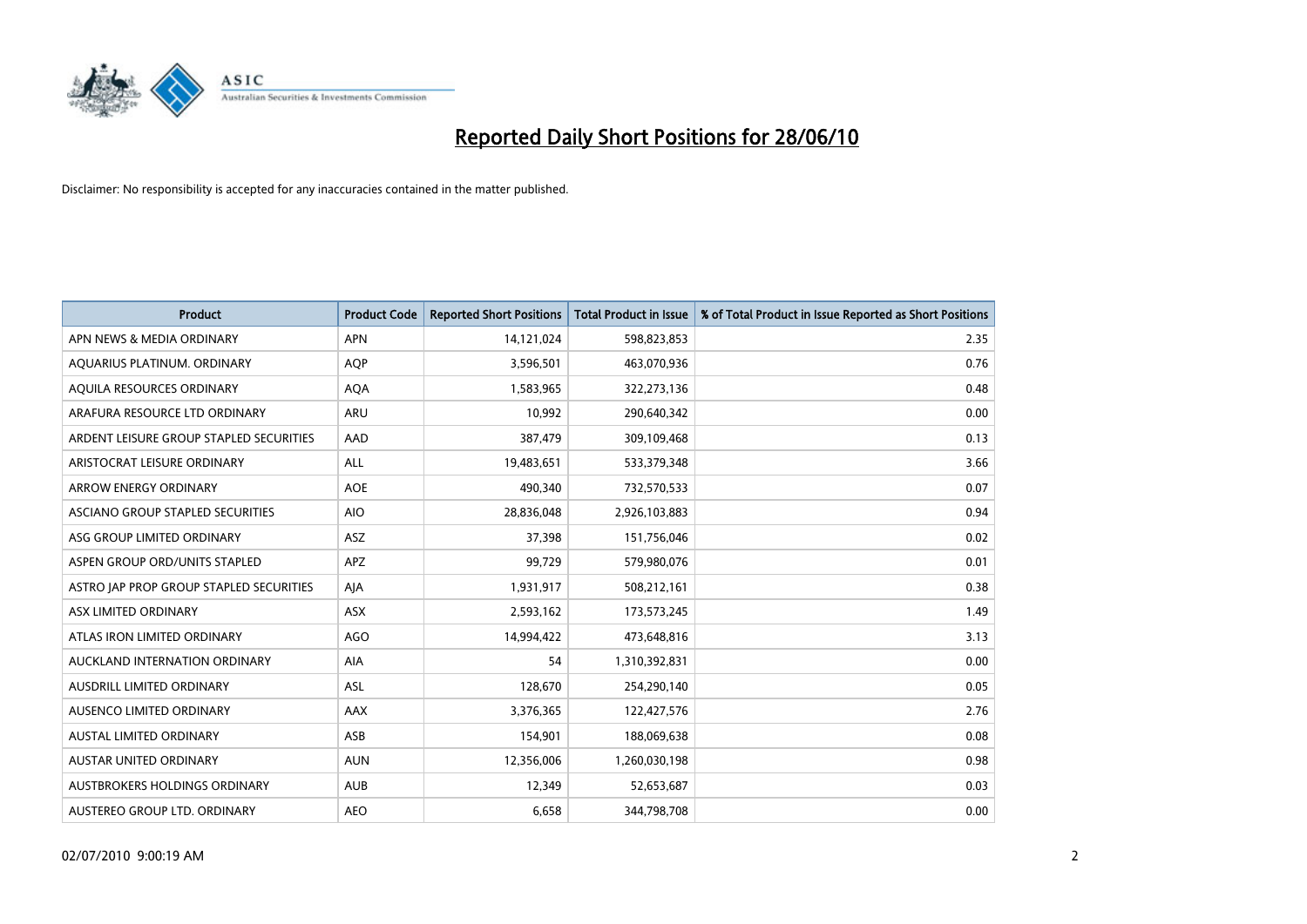

| <b>Product</b>                       | <b>Product Code</b> | <b>Reported Short Positions</b> | Total Product in Issue | % of Total Product in Issue Reported as Short Positions |
|--------------------------------------|---------------------|---------------------------------|------------------------|---------------------------------------------------------|
| AUSTIN ENGINEERING ORDINARY          | ANG                 | 19,203                          | 69,314,403             | 0.03                                                    |
| AUSTRALAND PROPERTY STAPLED SECURITY | <b>ALZ</b>          | 197,279                         | 576,837,197            | 0.03                                                    |
| AUSTRALIAN AGRICULT, ORDINARY        | <b>AAC</b>          | 5,504,412                       | 264,264,459            | 2.09                                                    |
| AUSTRALIAN INFRASTR. UNITS/ORDINARY  | <b>AIX</b>          | 800,011                         | 620,733,944            | 0.12                                                    |
| AUSTRALIAN PHARM, ORDINARY           | API                 | 418.050                         | 488,115,883            | 0.08                                                    |
| AUTOMOTIVE HOLDINGS ORDINARY         | <b>AHE</b>          | 22,717                          | 225,731,300            | 0.01                                                    |
| AVOCA RESOURCES ORDINARY             | <b>AVO</b>          | 10,572,476                      | 290,077,135            | 3.64                                                    |
| AWB LIMITED ORDINARY                 | AWB                 | 8,290,272                       | 817,304,356            | 1.01                                                    |
| AWE LIMITED ORDINARY                 | <b>AWE</b>          | 385,162                         | 521,871,941            | 0.07                                                    |
| AXA ASIA PACIFIC ORDINARY            | <b>AXA</b>          | 454,960                         | 2,067,095,545          | 0.01                                                    |
| BANK OF QUEENSLAND. ORDINARY         | <b>BOQ</b>          | 539,773                         | 215,681,127            | 0.25                                                    |
| <b>BANNERMAN RESOURCES ORDINARY</b>  | <b>BMN</b>          | 308,074                         | 201,710,934            | 0.15                                                    |
| <b>BASS STRAIT OIL CO ORDINARY</b>   | <b>BAS</b>          | 1.482                           | 291,030,250            | 0.00                                                    |
| <b>BAUXITE RESOURCE LTD ORDINARY</b> | <b>BAU</b>          | 44.797                          | 234,379,896            | 0.02                                                    |
| <b>BC IRON LIMITED ORDINARY</b>      | <b>BCI</b>          | 3,700                           | 83,911,000             | 0.00                                                    |
| BEACH ENERGY LIMITED ORDINARY        | <b>BPT</b>          | 4,655,068                       | 1,092,161,437          | 0.44                                                    |
| BENDIGO AND ADELAIDE ORDINARY        | <b>BEN</b>          | 2,065,954                       | 354,445,200            | 0.59                                                    |
| BENDIGO MINING LTD ORDINARY          | <b>BDG</b>          | 25,222                          | 507,878,735            | 0.00                                                    |
| BERKELEY RESOURCES ORDINARY          | <b>BKY</b>          | 6,567                           | 136,090,319            | 0.00                                                    |
| <b>BHP BILLITON LIMITED ORDINARY</b> | <b>BHP</b>          | 32,624,289                      | 3,356,081,497          | 0.94                                                    |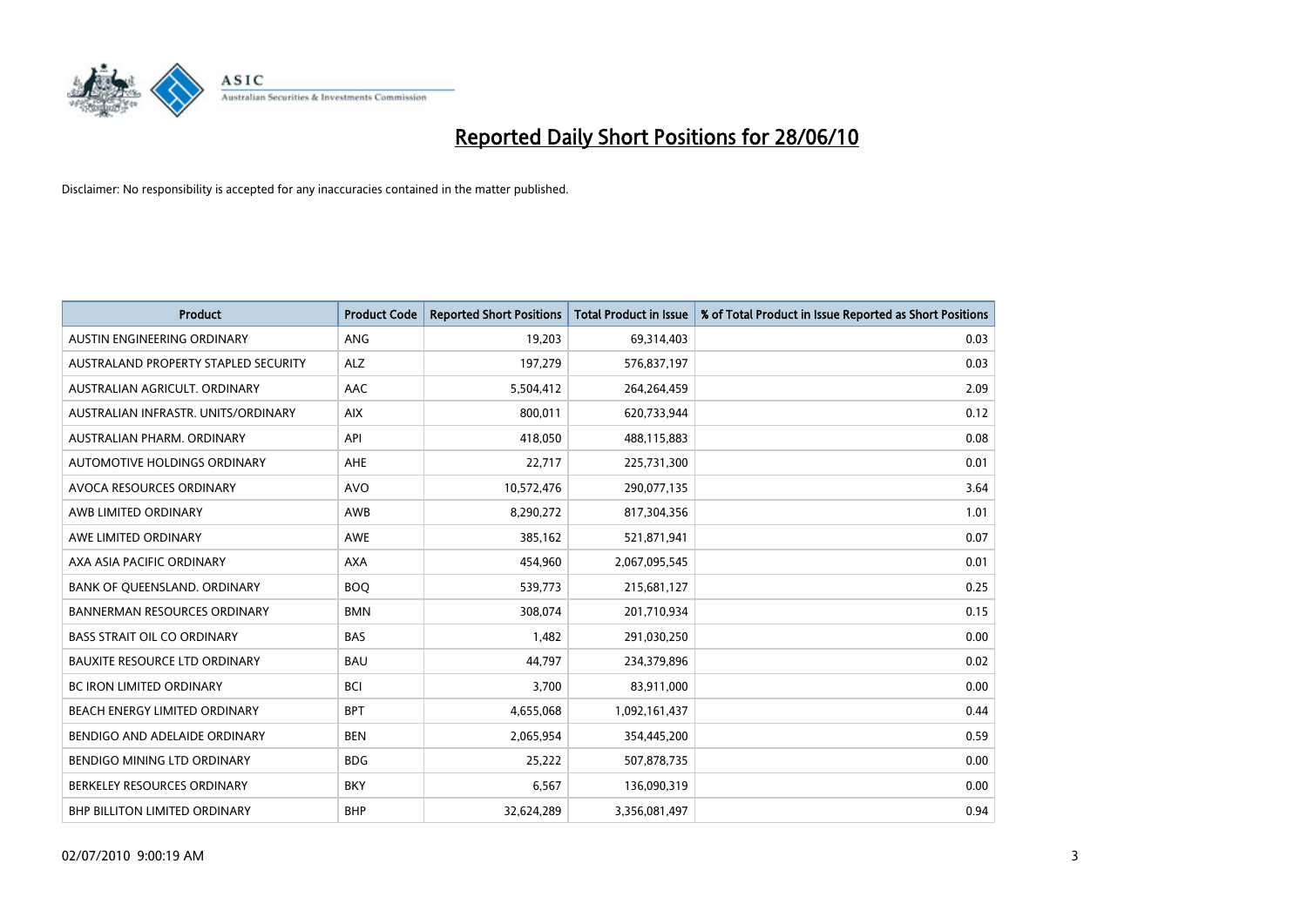

| <b>Product</b>                           | <b>Product Code</b> | <b>Reported Short Positions</b> | <b>Total Product in Issue</b> | % of Total Product in Issue Reported as Short Positions |
|------------------------------------------|---------------------|---------------------------------|-------------------------------|---------------------------------------------------------|
| <b>BILLABONG ORDINARY</b>                | <b>BBG</b>          | 4,858,225                       | 253,122,552                   | 1.94                                                    |
| <b>BIOTA HOLDINGS ORDINARY</b>           | <b>BTA</b>          | 340,512                         | 179,209,987                   | 0.20                                                    |
| <b>BLUESCOPE STEEL LTD ORDINARY</b>      | <b>BSL</b>          | 8,665,372                       | 1,823,322,017                 | 0.46                                                    |
| <b>BOART LONGYEAR ORDINARY</b>           | <b>BLY</b>          | 1,628,486                       | 461, 163, 412                 | 0.34                                                    |
| <b>BOOM LOGISTICS ORDINARY</b>           | <b>BOL</b>          | 516,616                         | 460,795,156                   | 0.11                                                    |
| BORAL LIMITED, ORDINARY                  | <b>BLD</b>          | 24,121,830                      | 598,952,998                   | 4.03                                                    |
| <b>BOW ENERGY LIMITED ORDINARY</b>       | <b>BOW</b>          | 3,854,638                       | 280,607,187                   | 1.38                                                    |
| <b>BRADKEN LIMITED ORDINARY</b>          | <b>BKN</b>          | 779,069                         | 138,747,494                   | 0.55                                                    |
| <b>BRAMBLES LIMITED ORDINARY</b>         | <b>BXB</b>          | 3,057,813                       | 1,422,157,914                 | 0.20                                                    |
| BRAVURA SOLUTIONS ORDINARY               | <b>BVA</b>          | 1,252,779                       | 648,127,461                   | 0.19                                                    |
| BRICKWORKS LIMITED ORDINARY              | <b>BKW</b>          | 17,257                          | 147,235,904                   | 0.01                                                    |
| <b>BROCKMAN RESOURCES ORDINARY</b>       | <b>BRM</b>          | 217,208                         | 141,488,151                   | 0.15                                                    |
| BT INVESTMENT MNGMNT ORDINARY            | <b>BTT</b>          | 632,433                         | 160,000,000                   | 0.39                                                    |
| <b>BUNNINGS WAREHOUSE ORDINARY UNITS</b> | <b>BWP</b>          | 570,219                         | 420,711,773                   | 0.13                                                    |
| <b>CABCHARGE AUSTRALIA ORDINARY</b>      | CAB                 | 1,669,244                       | 120,437,014                   | 1.38                                                    |
| CALTEX AUSTRALIA ORDINARY                | <b>CTX</b>          | 5,552,550                       | 270,000,000                   | 2.06                                                    |
| CAMPBELL BROTHERS ORDINARY               | CPB                 | 270,782                         | 62,959,971                    | 0.44                                                    |
| CAPE LAMBERT RES LTD ORDINARY            | <b>CFE</b>          | 21,040                          | 593,166,467                   | 0.00                                                    |
| <b>CARBON ENERGY ORDINARY</b>            | <b>CNX</b>          | 778,620                         | 609,497,650                   | 0.13                                                    |
| CARDNO LIMITED ORDINARY                  | CDD                 | 41,405                          | 90,510,461                    | 0.04                                                    |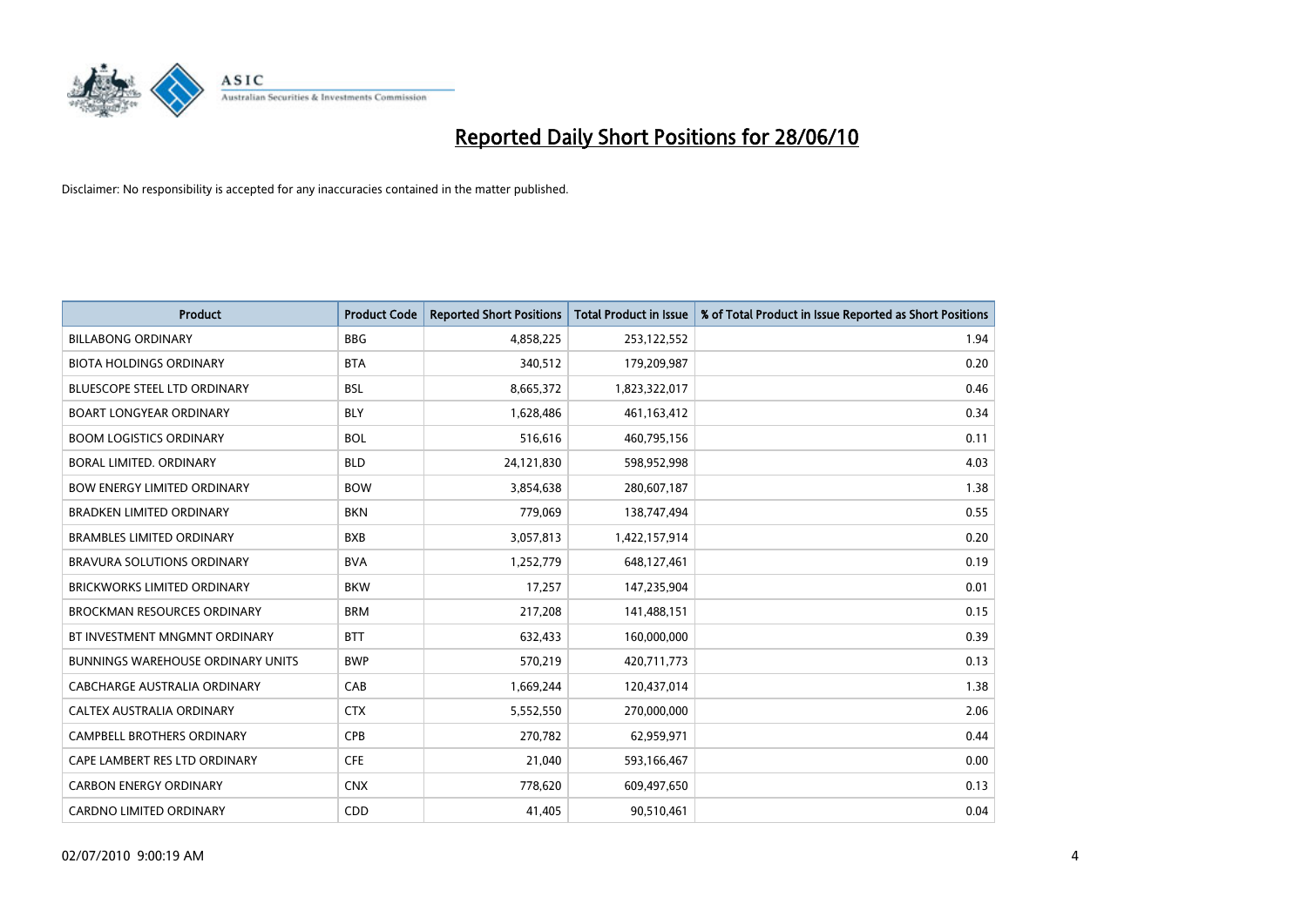

| <b>Product</b>                                | <b>Product Code</b> | <b>Reported Short Positions</b> | <b>Total Product in Issue</b> | % of Total Product in Issue Reported as Short Positions |
|-----------------------------------------------|---------------------|---------------------------------|-------------------------------|---------------------------------------------------------|
| CARNARVON PETROLEUM ORDINARY                  | <b>CVN</b>          | 910,525                         | 686,759,634                   | 0.13                                                    |
| CARSALES.COM LTD ORDINARY                     | <b>CRZ</b>          | 1,037,637                       | 232,490,800                   | 0.44                                                    |
| CASH CONVERTERS ORD/DIV ACCESS                | CCV                 | 71,122                          | 379,761,025                   | 0.02                                                    |
| CATALPA RESOURCES ORDINARY                    | <b>CAH</b>          | 9,578                           | 161,375,074                   | 0.00                                                    |
| <b>CENTENNIAL COAL ORDINARY</b>               | <b>CEY</b>          | 10,590,266                      | 394,921,737                   | 2.69                                                    |
| <b>CENTRO PROPERTIES UNITS/ORD STAPLED</b>    | <b>CNP</b>          | 382,572                         | 972,414,514                   | 0.04                                                    |
| <b>CENTRO RETAIL GROUP STAPLED SECURITIES</b> | <b>CER</b>          | 2,170,449                       | 2,286,399,424                 | 0.09                                                    |
| <b>CERAMIC FUEL CELLS ORDINARY</b>            | <b>CFU</b>          | 52,422                          | 1,029,873,280                 | 0.01                                                    |
| <b>CFS RETAIL PROPERTY UNITS</b>              | <b>CFX</b>          | 57,678,176                      | 2,510,727,671                 | 2.30                                                    |
| CGA MINING LIMITED ORDINARY                   | <b>CGX</b>          | 85.045                          | 331,294,976                   | 0.03                                                    |
| <b>CHALLENGER DIV.PRO. STAPLED UNITS</b>      | <b>CDI</b>          | 1,086,588                       | 913,426,007                   | 0.10                                                    |
| CHALLENGER F.S.G.LTD ORDINARY                 | <b>CGF</b>          | 11,816,817                      | 505,985,052                   | 2.33                                                    |
| CHALLENGER INFRAST. STAPLED UNITS             | <b>CIF</b>          | 95,540                          | 318,966,280                   | 0.03                                                    |
| CHARTER HALL GROUP STAPLED US PROHIBIT.       | <b>CHC</b>          | 291,613                         | 1,212,723,832                 | 0.02                                                    |
| <b>CHARTER HALL OFFICE UNIT</b>               | COO                 | 206,855                         | 4,872,354,215                 | 0.00                                                    |
| <b>CHARTER HALL RETAIL UNITS</b>              | <b>CQR</b>          | 6,416,763                       | 1,505,216,260                 | 0.42                                                    |
| CITADEL RESOURCE GRP ORDINARY                 | CGG                 | 2,487,563                       | 1,463,244,574                 | 0.17                                                    |
| CITIGOLD CORP LTD ORDINARY                    | <b>CTO</b>          | 2,098,686                       | 908,565,634                   | 0.23                                                    |
| CLINUVEL PHARMACEUT, ORDINARY                 | <b>CUV</b>          | 41,277                          | 303,188,665                   | 0.01                                                    |
| <b>CLOUGH LIMITED ORDINARY</b>                | <b>CLO</b>          | 925,914                         | 768,456,269                   | 0.11                                                    |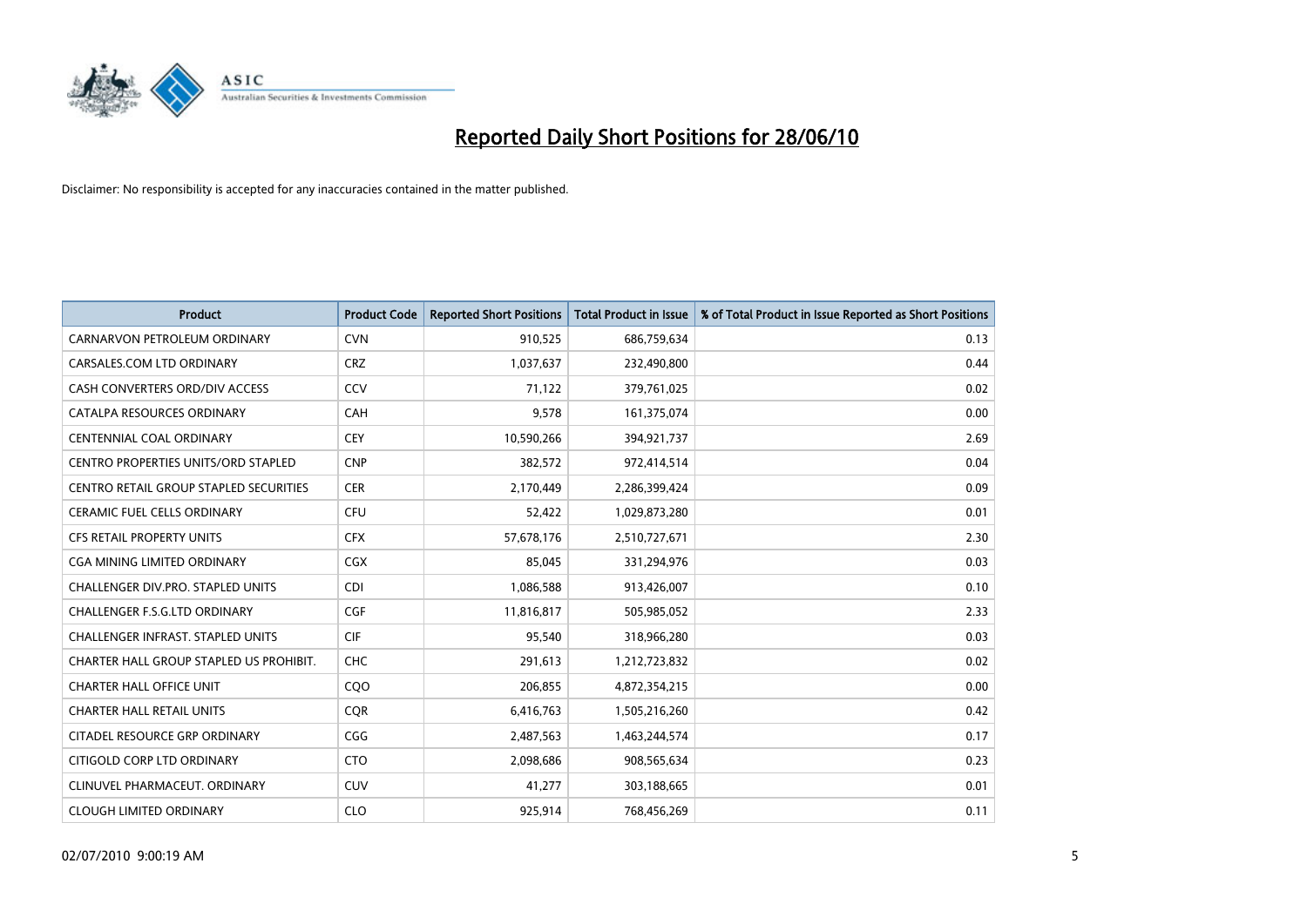

| <b>Product</b>                           | <b>Product Code</b> | <b>Reported Short Positions</b> | <b>Total Product in Issue</b> | % of Total Product in Issue Reported as Short Positions |
|------------------------------------------|---------------------|---------------------------------|-------------------------------|---------------------------------------------------------|
| <b>COAL &amp; ALLIED ORDINARY</b>        | <b>CNA</b>          | 3,450                           | 86,584,735                    | 0.00                                                    |
| COAL OF AFRICA LTD ORDINARY              | <b>CZA</b>          | 1,165,633                       | 530,514,663                   | 0.22                                                    |
| <b>COALSPUR MINES LTD ORDINARY</b>       | <b>CPL</b>          | 116,540                         | 361,733,962                   | 0.03                                                    |
| COCA-COLA AMATIL ORDINARY                | CCL                 | 4,152,759                       | 754,439,669                   | 0.54                                                    |
| <b>COCHLEAR LIMITED ORDINARY</b>         | COH                 | 1,799,572                       | 56,543,401                    | 3.18                                                    |
| <b>COEUR D'ALENE MINES. CDI 1:1</b>      | <b>CXC</b>          | 3,210                           | 4,434,254                     | 0.07                                                    |
| <b>COFFEY INTERNATIONAL ORDINARY</b>     | <b>COF</b>          | 71,696                          | 129,035,760                   | 0.05                                                    |
| COMMONWEALTH BANK, ORDINARY              | <b>CBA</b>          | 13,337,737                      | 1,548,737,374                 | 0.83                                                    |
| <b>COMMONWEALTH PROP ORDINARY UNITS</b>  | <b>CPA</b>          | 38,850,811                      | 2,012,803,230                 | 1.93                                                    |
| <b>COMPASS RESOURCES ORDINARY</b>        | <b>CMR</b>          | 101,480                         | 147,402,920                   | 0.07                                                    |
| <b>COMPUTERSHARE LTD ORDINARY</b>        | <b>CPU</b>          | 3,954,607                       | 555,664,059                   | 0.70                                                    |
| CONNECTEAST GROUP STAPLED                | CEU                 | 18,806,748                      | 3,940,145,951                 | 0.48                                                    |
| CONQUEST MINING ORDINARY                 | COT                 | 606,892                         | 353,151,103                   | 0.17                                                    |
| CONSOLIDATED MEDIA, ORDINARY             | <b>CMI</b>          | 4,934,751                       | 620,709,233                   | 0.79                                                    |
| <b>COOPER ENERGY LTD ORDINARY</b>        | <b>COE</b>          | 14,860                          | 292,576,001                   | 0.01                                                    |
| <b>CORPORATE EXPRESS ORDINARY</b>        | <b>CXP</b>          | 547,647                         | 169,366,966                   | 0.32                                                    |
| COUNT FINANCIAL ORDINARY                 | COU                 | 1,691,779                       | 258,251,285                   | 0.65                                                    |
| <b>CRANE GROUP LIMITED ORDINARY</b>      | <b>CRG</b>          | 3,318,037                       | 78,286,427                    | 4.23                                                    |
| <b>CROMWELL GROUP STAPLED SECURITIES</b> | <b>CMW</b>          | 106,982                         | 807,834,934                   | 0.01                                                    |
| <b>CROWN LIMITED ORDINARY</b>            | <b>CWN</b>          | 7,103,047                       | 753,555,290                   | 0.95                                                    |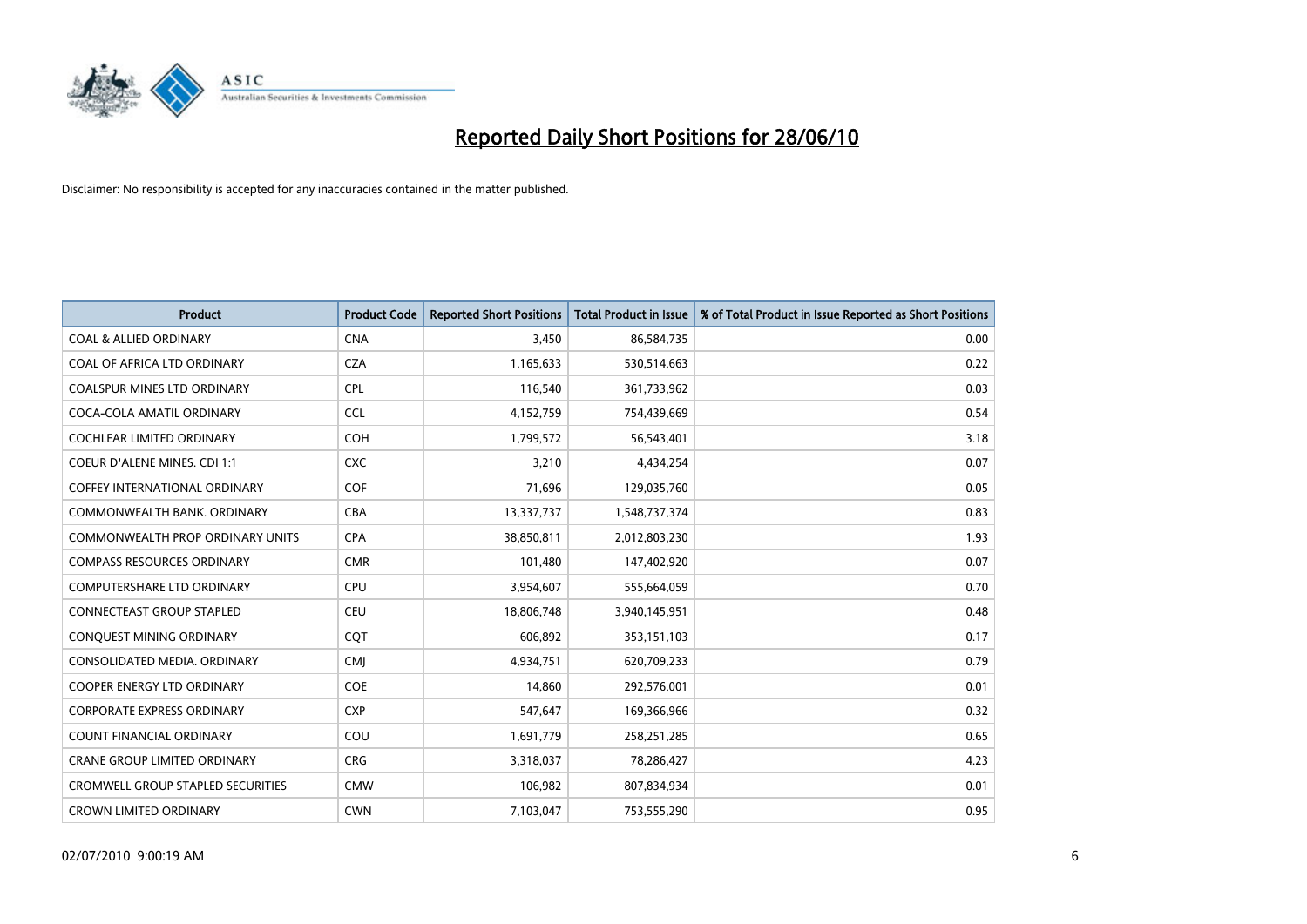

| <b>Product</b>                       | <b>Product Code</b> | <b>Reported Short Positions</b> | <b>Total Product in Issue</b> | % of Total Product in Issue Reported as Short Positions |
|--------------------------------------|---------------------|---------------------------------|-------------------------------|---------------------------------------------------------|
| <b>CSG LIMITED ORDINARY</b>          | CSV                 | 131,435                         | 242,060,195                   | 0.05                                                    |
| <b>CSL LIMITED ORDINARY</b>          | <b>CSL</b>          | 16,955,027                      | 549,688,808                   | 3.06                                                    |
| <b>CSR LIMITED ORDINARY</b>          | <b>CSR</b>          | 16,007,080                      | 1,514,920,814                 | 1.02                                                    |
| <b>CUDECO LIMITED ORDINARY</b>       | CDU                 | 767,365                         | 137,285,632                   | 0.56                                                    |
| <b>CUSTOMERS LIMITED ORDINARY</b>    | CUS                 | 142,323                         | 135,521,531                   | 0.11                                                    |
| DAVID JONES LIMITED ORDINARY         | <b>DJS</b>          | 13,946,996                      | 510,945,759                   | 2.72                                                    |
| DEEP YELLOW LIMITED ORDINARY         | <b>DYL</b>          | 29,254                          | 1,125,814,458                 | 0.00                                                    |
| DEXUS PROPERTY GROUP STAPLED UNITS   | <b>DXS</b>          | 7,060,583                       | 4,820,821,799                 | 0.15                                                    |
| DJERRIWARRH ORDINARY                 | <b>DIW</b>          | 800                             | 212,420,146                   | 0.00                                                    |
| DOMINION MINING ORDINARY             | <b>DOM</b>          | 500,858                         | 103,327,059                   | 0.48                                                    |
| DOWNER EDI LIMITED ORDINARY          | <b>DOW</b>          | 653,355                         | 336,582,351                   | 0.18                                                    |
| DUET GROUP STAPLED US PROHIBIT.      | <b>DUE</b>          | 2,640,959                       | 870,559,400                   | 0.30                                                    |
| <b>EASTERN STAR GAS ORDINARY</b>     | ESG                 | 8,074,651                       | 872,224,422                   | 0.91                                                    |
| EDT RETAIL TRUST UNITS               | <b>EDT</b>          | 1,911,664                       | 4,700,290,868                 | 0.04                                                    |
| <b>ELDERS LIMITED ORDINARY</b>       | <b>ELD</b>          | 12,510,802                      | 448,598,480                   | 2.79                                                    |
| ELDORADO GOLD CORP CDI 1:1           | EAU                 | 24,262                          | 23,021,561                    | 0.11                                                    |
| <b>EMECO HOLDINGS ORDINARY</b>       | <b>EHL</b>          | 3,366,774                       | 631,237,586                   | 0.53                                                    |
| ENERGY RESOURCES ORDINARY 'A'        | <b>ERA</b>          | 298,022                         | 190,737,934                   | 0.15                                                    |
| <b>ENERGY WORLD CORPOR, ORDINARY</b> | <b>EWC</b>          | 8,016,926                       | 1,561,166,672                 | 0.51                                                    |
| ENVESTRA LIMITED ORDINARY            | <b>ENV</b>          | 866.084                         | 1,386,827,962                 | 0.06                                                    |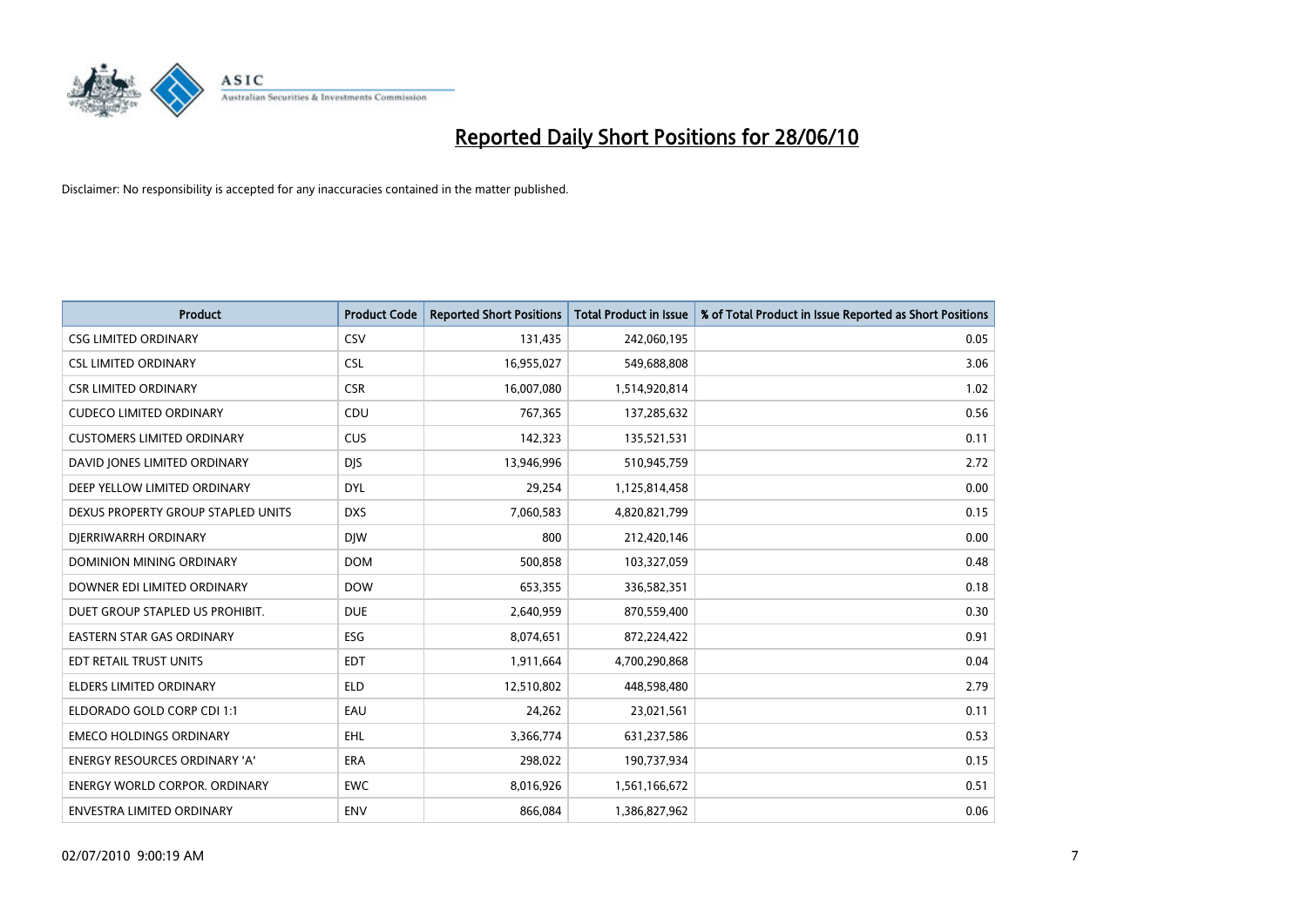

| <b>Product</b>                            | <b>Product Code</b> | <b>Reported Short Positions</b> | <b>Total Product in Issue</b> | % of Total Product in Issue Reported as Short Positions |
|-------------------------------------------|---------------------|---------------------------------|-------------------------------|---------------------------------------------------------|
| EQUINOX MINERALS LTD CHESS DEPOSITARY INT | EQN                 | 12,137,960                      | 707,636,545                   | 1.70                                                    |
| ETFS METALS. ETFS GOLD                    | GOLD                | 2,000                           | 4,683,391                     | 0.04                                                    |
| EXTRACT RESOURCES ORDINARY                | <b>EXT</b>          | 1,920,684                       | 243,117,636                   | 0.78                                                    |
| FAIRFAX MEDIA LTD ORDINARY                | <b>FXI</b>          | 285,750,139                     | 2,351,955,725                 | 12.14                                                   |
| <b>FANTASTIC HOLDINGS ORDINARY</b>        | <b>FAN</b>          | 3,000                           | 102,669,351                   | 0.00                                                    |
| FISHER & PAYKEL APP. ORDINARY             | <b>FPA</b>          | 9,310,858                       | 724,235,162                   | 1.28                                                    |
| FISHER & PAYKEL H. ORDINARY               | <b>FPH</b>          | 1,627,703                       | 512,327,327                   | 0.32                                                    |
| FKP PROPERTY GROUP STAPLED SECURITIES     | <b>FKP</b>          | 5,390,560                       | 1,166,821,398                 | 0.45                                                    |
| FLEETWOOD CORP ORDINARY                   | <b>FWD</b>          | 59,952                          | 53,967,182                    | 0.11                                                    |
| FLETCHER BUILDING ORDINARY                | <b>FBU</b>          | 338,709                         | 606,946,993                   | 0.05                                                    |
| FLEXIGROUP LIMITED ORDINARY               | <b>FXL</b>          | 217,858                         | 270,818,164                   | 0.07                                                    |
| <b>FLIGHT CENTRE ORDINARY</b>             | <b>FLT</b>          | 2,435,228                       | 99,771,838                    | 2.44                                                    |
| FLINDERS MINES LTD ORDINARY               | <b>FMS</b>          | 92,735                          | 1,819,849,571                 | 0.01                                                    |
| FORTESCUE METALS GRP ORDINARY             | <b>FMG</b>          | 12,331,677                      | 3,106,998,120                 | 0.37                                                    |
| <b>FOSTER'S GROUP ORDINARY</b>            | <b>FGL</b>          | 8,835,659                       | 1,930,432,682                 | 0.44                                                    |
| <b>G.U.D. HOLDINGS ORDINARY</b>           | <b>GUD</b>          | 225,077                         | 65,885,213                    | 0.34                                                    |
| <b>GALAXY RESOURCES ORDINARY</b>          | <b>GXY</b>          | 126,781                         | 190,553,358                   | 0.06                                                    |
| <b>GEODYNAMICS LIMITED ORDINARY</b>       | GDY                 | 480,331                         | 292,840,219                   | 0.17                                                    |
| <b>GINDALBIE METALS LTD ORDINARY</b>      | <b>GBG</b>          | 10,721,260                      | 707,757,674                   | 1.49                                                    |
| <b>GIRALIA RESOURCES NL ORDINARY</b>      | GIR                 | 563,219                         | 178,310,170                   | 0.31                                                    |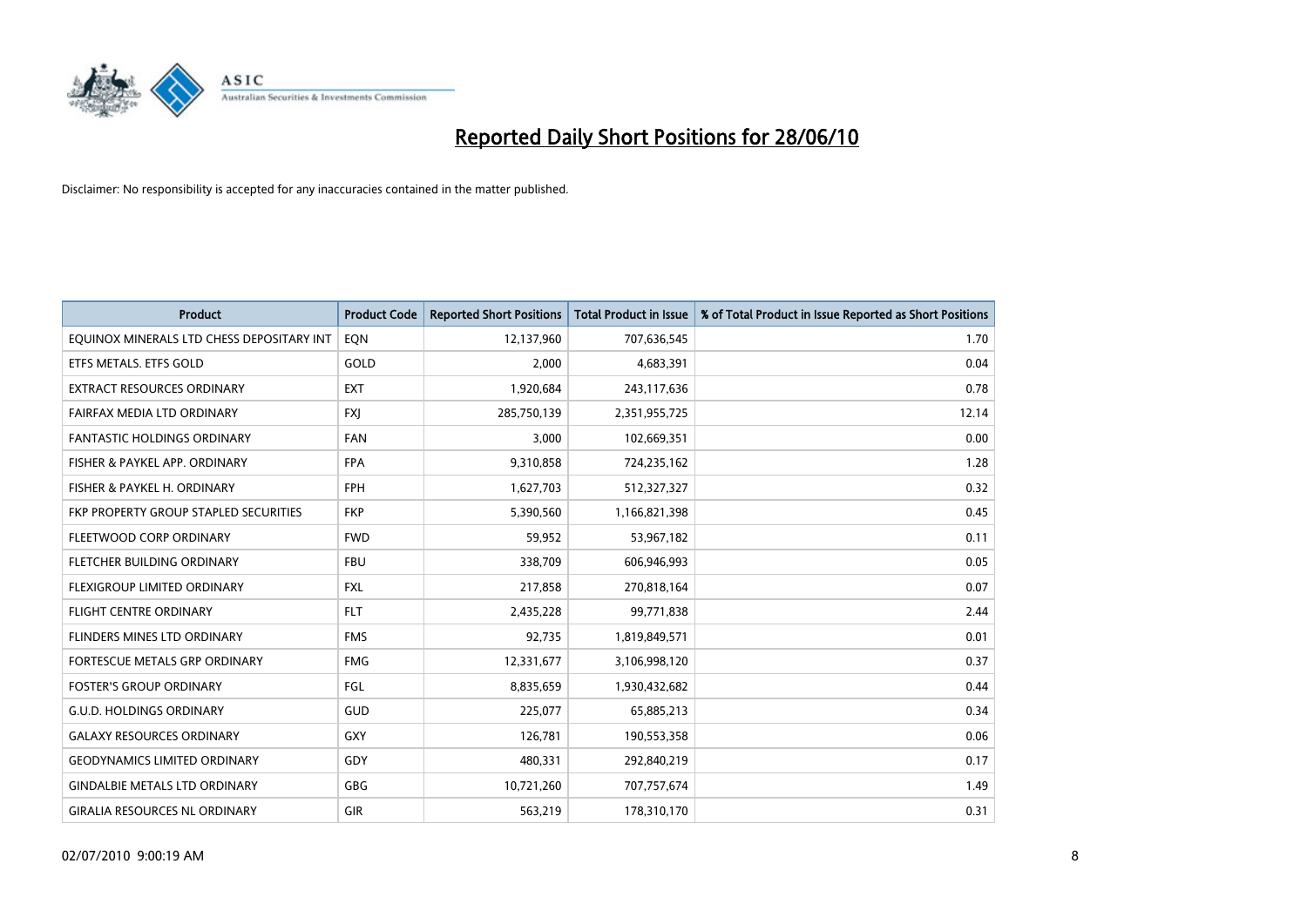

| <b>Product</b>                            | <b>Product Code</b> | <b>Reported Short Positions</b> | Total Product in Issue | % of Total Product in Issue Reported as Short Positions |
|-------------------------------------------|---------------------|---------------------------------|------------------------|---------------------------------------------------------|
| <b>GLOUCESTER COAL ORDINARY</b>           | GCL                 | 26,792                          | 81,962,133             | 0.04                                                    |
| <b>GOLDEN GATE PETROL ORDINARY</b>        | GGP                 | 11,538                          | 975,826,623            | 0.00                                                    |
| <b>GOODMAN FIELDER, ORDINARY</b>          | <b>GFF</b>          | 1,135,504                       | 1,380,386,438          | 0.09                                                    |
| <b>GOODMAN GROUP STAPLED US PROHIBIT.</b> | <b>GMG</b>          | 16,885,501                      | 6,369,751,394          | 0.26                                                    |
| <b>GPT GROUP STAPLED SEC.</b>             | <b>GPT</b>          | 5,877,860                       | 1,855,529,431          | 0.31                                                    |
| <b>GRAINCORP LIMITED A CLASS ORDINARY</b> | <b>GNC</b>          | 4,995,876                       | 198,318,900            | 2.51                                                    |
| <b>GRANGE RESOURCES, ORDINARY</b>         | <b>GRR</b>          | 1,637,340                       | 1,151,778,896          | 0.14                                                    |
| <b>GREAT SOUTHERN LTD ORDINARY</b>        | GTP                 | 5,980,192                       | 643,234,118            | 0.92                                                    |
| <b>GREENLAND MIN EN LTD ORDINARY</b>      | GGG                 | 42,900                          | 232,258,247            | 0.02                                                    |
| <b>GUNNS LIMITED ORDINARY</b>             | <b>GNS</b>          | 10,034,247                      | 806,734,892            | 1.25                                                    |
| <b>GWA INTERNATIONAL ORDINARY</b>         | <b>GWT</b>          | 4,134,668                       | 301,102,514            | 1.38                                                    |
| HARVEY NORMAN ORDINARY                    | <b>HVN</b>          | 31,143,099                      | 1,062,316,784          | 2.93                                                    |
| HASTIE GROUP LIMITED ORDINARY             | <b>HST</b>          | 409,008                         | 239,716,924            | 0.17                                                    |
| HASTINGS DIVERSIFIED STAPLED SECURITY     | <b>HDF</b>          | 734,981                         | 500,273,209            | 0.14                                                    |
| <b>HEALTHSCOPE LIMITED ORDINARY</b>       | <b>HSP</b>          | 780,680                         | 317,010,025            | 0.26                                                    |
| <b>HENDERSON GROUP CDI 1:1</b>            | <b>HGG</b>          | 6,971,149                       | 563,460,089            | 1.22                                                    |
| HFA HOLDINGS LIMITED ORDINARY             | <b>HFA</b>          | 1,817,895                       | 469,330,170            | 0.38                                                    |
| HILLGROVE RES LTD ORDINARY                | <b>HGO</b>          | 164,550                         | 481,137,223            | 0.03                                                    |
| HILLS INDUSTRIES LTD ORDINARY             | <b>HIL</b>          | 3,331,060                       | 248,219,660            | 1.32                                                    |
| HORIZON OIL LIMITED ORDINARY              | <b>HZN</b>          | 742.687                         | 1,126,621,515          | 0.07                                                    |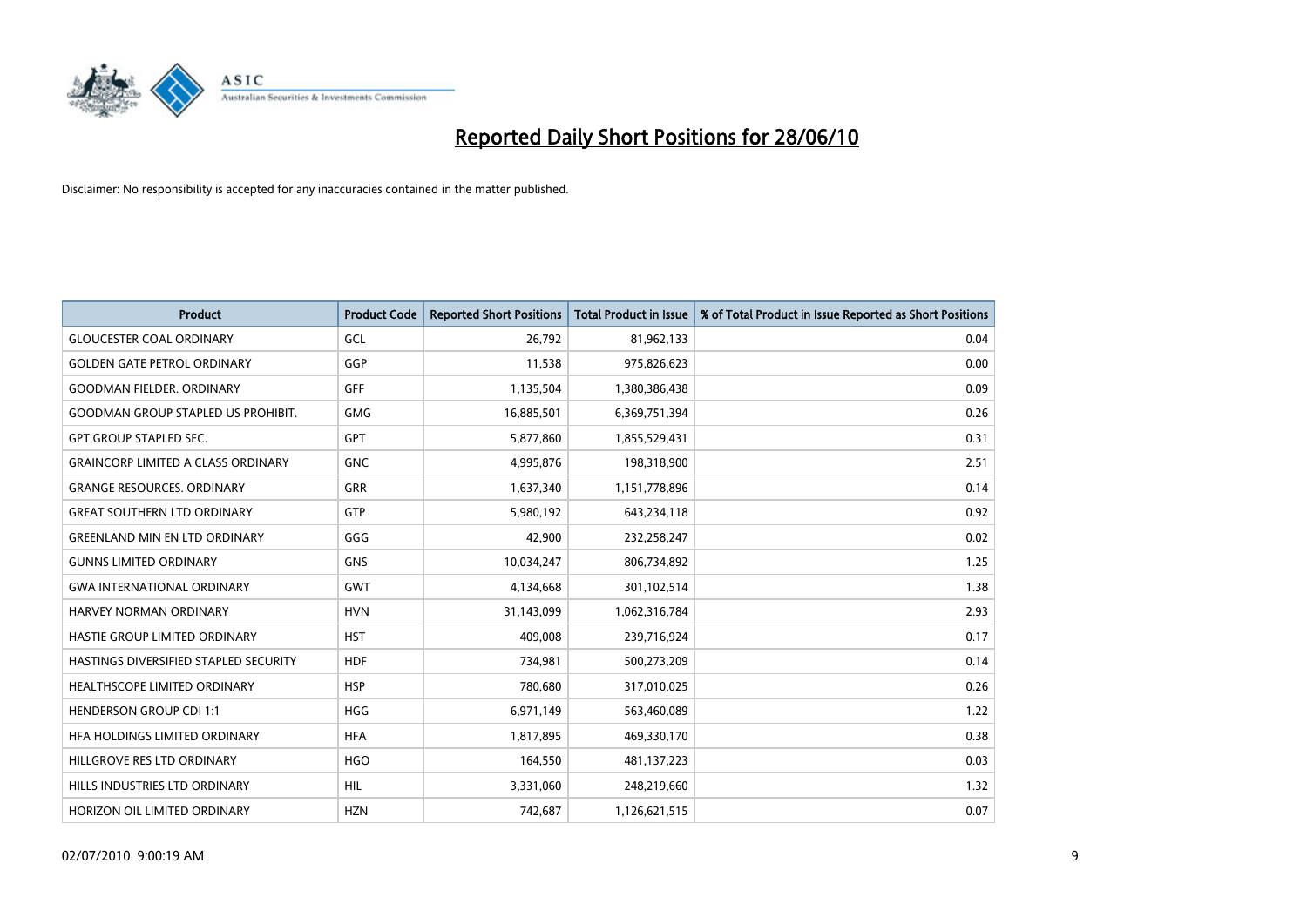

| <b>Product</b>                           | <b>Product Code</b> | <b>Reported Short Positions</b> | Total Product in Issue | % of Total Product in Issue Reported as Short Positions |
|------------------------------------------|---------------------|---------------------------------|------------------------|---------------------------------------------------------|
| <b>ICON ENERGY LIMITED ORDINARY</b>      | <b>ICN</b>          | 471,620                         | 439,801,394            | 0.12                                                    |
| IDT AUSTRALIA LTD ORDINARY               | IDT                 | 18,000                          | 43,096,294             | 0.04                                                    |
| <b>IINET LIMITED ORDINARY</b>            | <b>IIN</b>          | 25,522                          | 151,896,119            | 0.01                                                    |
| ILUKA RESOURCES ORDINARY                 | ILU                 | 11,348,988                      | 418,700,517            | 2.71                                                    |
| <b>IMDEX LIMITED ORDINARY</b>            | <b>IMD</b>          | 511,371                         | 195,037,128            | 0.26                                                    |
| IMF (AUSTRALIA) LTD ORDINARY             | <b>IMF</b>          | 161,789                         | 122,496,819            | 0.12                                                    |
| <b>INCITEC PIVOT ORDINARY</b>            | <b>IPL</b>          | 5,725,443                       | 1,624,932,978          | 0.33                                                    |
| <b>INDEPENDENCE GROUP ORDINARY</b>       | <b>IGO</b>          | 287,492                         | 113,713,539            | 0.26                                                    |
| INDOPHIL RESOURCES ORDINARY              | <b>IRN</b>          | 934,436                         | 423,428,803            | 0.22                                                    |
| <b>INDUSTREA LIMITED ORDINARY</b>        | IDL                 | 203,981                         | 956,668,877            | 0.01                                                    |
| <b>INFIGEN ENERGY STAPLED SECURITIES</b> | <b>IFN</b>          | 4,913,464                       | 773,023,612            | 0.63                                                    |
| ING INDUSTRIAL FUND UNITS                | <b>IIF</b>          | 6,734,193                       | 2,592,249,647          | 0.25                                                    |
| ING OFFICE FUND STAPLED SECURITIES       | <b>IOF</b>          | 4,827,443                       | 2,729,071,212          | 0.18                                                    |
| ING RE COM GROUP STAPLED SECURITIES      | <b>ILF</b>          | 5,492                           | 441,029,194            | 0.00                                                    |
| INNAMINCKA PETROLEUM ORDINARY            | <b>INP</b>          | 14,205                          | 261,548,890            | 0.01                                                    |
| INSURANCE AUSTRALIA ORDINARY             | IAG                 | 4,578,116                       | 2,078,994,021          | 0.22                                                    |
| <b>INTEGRA MINING LTD, ORDINARY</b>      | <b>IGR</b>          | 1,027,535                       | 755,792,394            | 0.13                                                    |
| INTOLL GROUP STAPLED SECURITIES          | <b>ITO</b>          | 7,905,646                       | 2,261,732,048          | 0.34                                                    |
| <b>INTREPID MINES ORDINARY</b>           | <b>IAU</b>          | 21,699                          | 429,581,466            | 0.00                                                    |
| INVOCARE LIMITED ORDINARY                | <b>IVC</b>          | 1,161,242                       | 102,069,091            | 1.13                                                    |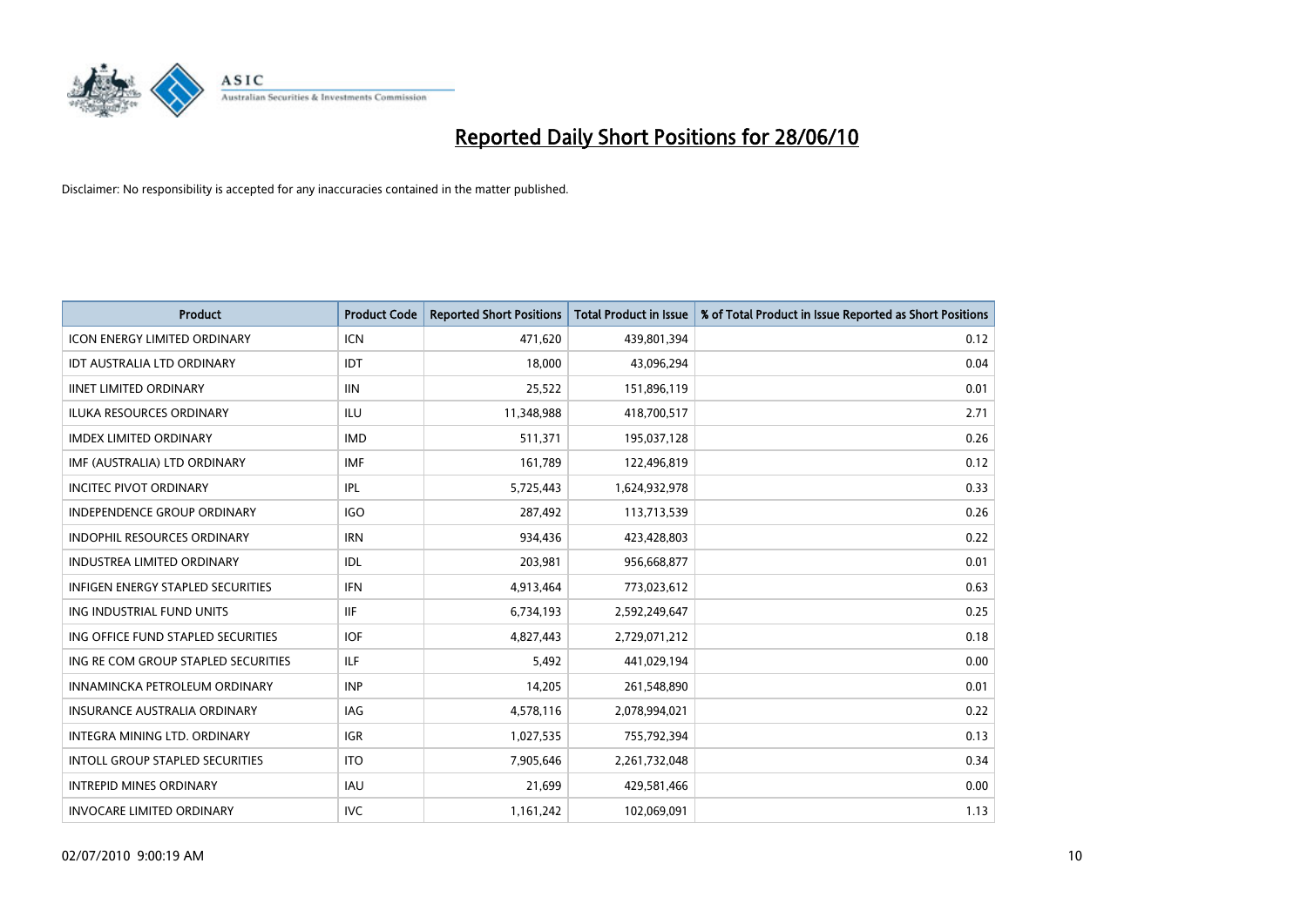

| <b>Product</b>                                  | <b>Product Code</b> | <b>Reported Short Positions</b> | Total Product in Issue | % of Total Product in Issue Reported as Short Positions |
|-------------------------------------------------|---------------------|---------------------------------|------------------------|---------------------------------------------------------|
| <b>ION LIMITED ORDINARY</b>                     | <b>ION</b>          | 164,453                         | 256,365,105            | 0.06                                                    |
| <b>IOOF HOLDINGS LTD ORDINARY</b>               | IFL                 | 1,902,460                       | 229,794,395            | 0.81                                                    |
| <b>IRESS MARKET TECH. ORDINARY</b>              | <b>IRE</b>          | 893.009                         | 123,812,455            | 0.71                                                    |
| ISHARES MSCI EAFE CDI 1:1                       | <b>IVE</b>          | 59,745                          | 590,400,000            | 0.01                                                    |
| <b>ISOFT GROUP LIMITED ORDINARY</b>             | <b>ISF</b>          | 16,208,590                      | 1,037,994,023          | 1.55                                                    |
| <b>IVANHOE AUSTRALIA ORDINARY</b>               | <b>IVA</b>          | 252,061                         | 70,955,953             | 0.36                                                    |
| <b>JABIRU METALS LTD ORDINARY</b>               | <b>JML</b>          | 490,181                         | 552,619,180            | 0.08                                                    |
| <b>JAMES HARDIE INDUST CHESS DEPOSITARY INT</b> | <b>IHX</b>          | 16,103,679                      | 435,435,998            | 3.71                                                    |
| <b>JB HI-FI LIMITED ORDINARY</b>                | <b>IBH</b>          | 4,348,497                       | 108,344,987            | 4.00                                                    |
| <b>KAGARA LTD ORDINARY</b>                      | KZL                 | 2,719,051                       | 674,489,717            | 0.39                                                    |
| KAROON GAS AUSTRALIA ORDINARY                   | <b>KAR</b>          | 388,190                         | 177,546,198            | 0.22                                                    |
| KATHMANDU HOLD LTD ORDINARY                     | <b>KMD</b>          | 916,503                         | 200,000,000            | 0.46                                                    |
| KIMBERLEY METALS LTD ORDINARY                   | <b>KBL</b>          | 260,945                         | 94,490,816             | 0.27                                                    |
| KINGSGATE CONSOLID, ORDINARY                    | <b>KCN</b>          | 358,948                         | 97,995,783             | 0.35                                                    |
| LEIGHTON HOLDINGS ORDINARY                      | LEI                 | 2,858,614                       | 300,687,299            | 0.92                                                    |
| LEND LEASE GROUP UNIT/ORD STAPLED               | LLC                 | 848,070                         | 565,558,754            | 0.14                                                    |
| LIHIR GOLD LIMITED. ORDINARY                    | LGL                 | 24,507,795                      | 2,368,729,935          | 1.04                                                    |
| LINC ENERGY LTD ORDINARY                        | <b>LNC</b>          | 2,950,334                       | 489,093,470            | 0.60                                                    |
| LIQUEFIED NATURAL ORDINARY                      | LNG                 | 66,851                          | 213,339,015            | 0.03                                                    |
| LYNAS CORPORATION ORDINARY                      | <b>LYC</b>          | 10,882,031                      | 1,655,499,093          | 0.65                                                    |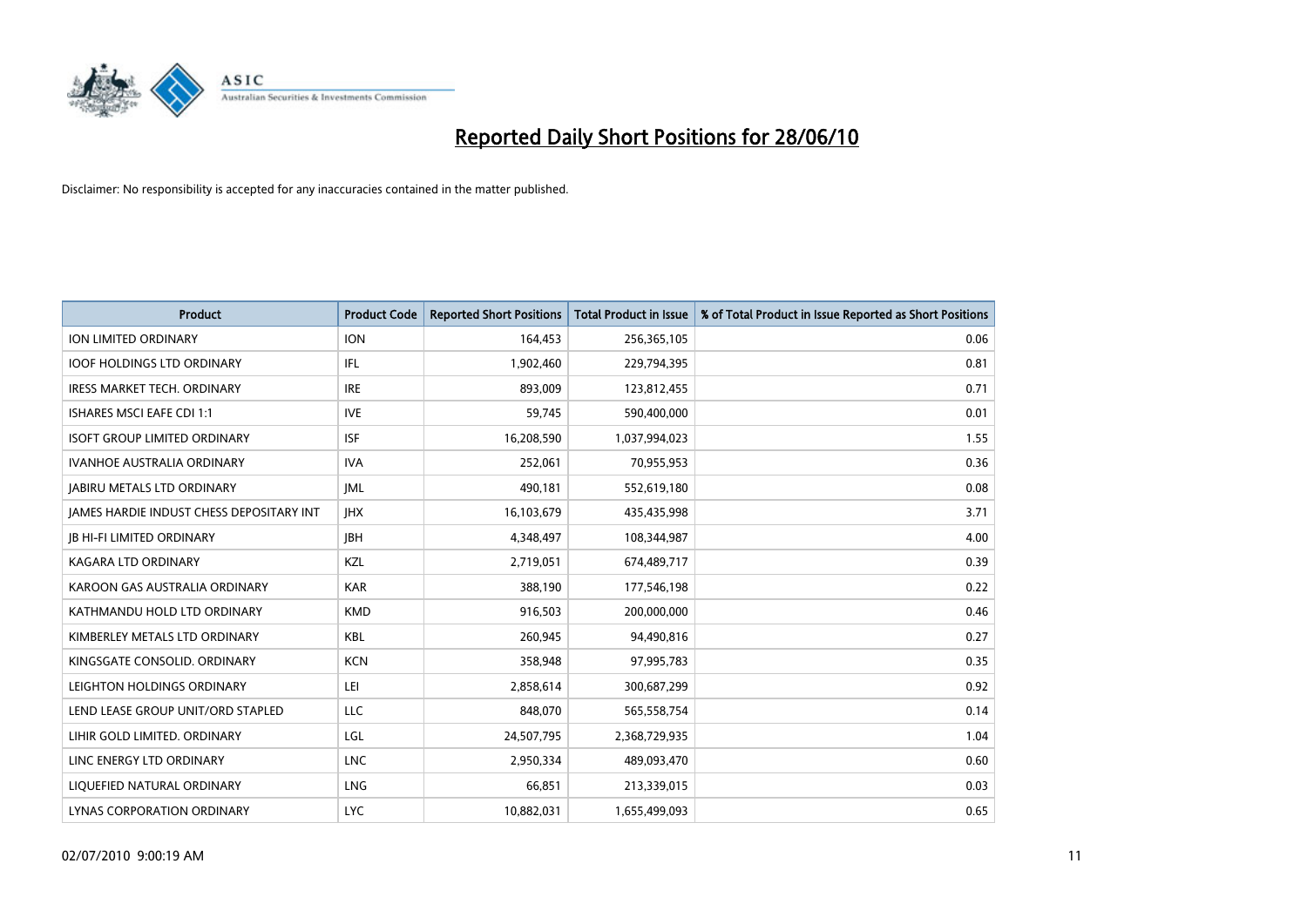

| <b>Product</b>                        | <b>Product Code</b> | <b>Reported Short Positions</b> | <b>Total Product in Issue</b> | % of Total Product in Issue Reported as Short Positions |
|---------------------------------------|---------------------|---------------------------------|-------------------------------|---------------------------------------------------------|
| MAC SERVICES (THE) ORDINARY           | <b>MSL</b>          | 71,474                          | 165,966,692                   | 0.04                                                    |
| MACARTHUR COAL ORDINARY               | <b>MCC</b>          | 1,026,439                       | 254,333,109                   | 0.38                                                    |
| <b>MACMAHON HOLDINGS ORDINARY</b>     | <b>MAH</b>          | 9,414,862                       | 733,711,705                   | 1.28                                                    |
| MACQ ATLAS ROADS GRP ORDINARY STAPLED | <b>MOA</b>          | 2,053,140                       | 452,345,907                   | 0.45                                                    |
| MACQUARIE GROUP LTD ORDINARY          | <b>MOG</b>          | 6,899,831                       | 344,567,851                   | 2.00                                                    |
| <b>MANTRA RESOURCES ORDINARY</b>      | <b>MRU</b>          | 159,864                         | 127,031,188                   | 0.12                                                    |
| MAP GROUP STAPLED US PROHIBIT.        | <b>MAP</b>          | 5,704,651                       | 1,861,210,782                 | 0.31                                                    |
| <b>MARION ENERGY ORDINARY</b>         | <b>MAE</b>          | 374,994                         | 429,822,043                   | 0.09                                                    |
| MCPHERSON'S LTD ORDINARY              | <b>MCP</b>          | 2,946                           | 71,651,758                    | 0.00                                                    |
| MEDUSA MINING LTD ORDINARY            | <b>MML</b>          | 71,008                          | 187,529,911                   | 0.03                                                    |
| MELBOURNE IT LIMITED ORDINARY         | <b>MLB</b>          | 29,429                          | 79,569,967                    | 0.04                                                    |
| MEO AUSTRALIA LTD ORDINARY            | <b>MEO</b>          | 608,972                         | 477,220,955                   | 0.12                                                    |
| MERMAID MARINE ORDINARY               | <b>MRM</b>          | 445,630                         | 186,844,825                   | 0.23                                                    |
| METALS X LIMITED ORDINARY             | <b>MLX</b>          | 77,960                          | 1,365,661,782                 | 0.01                                                    |
| METCASH LIMITED ORDINARY              | <b>MTS</b>          | 17,215,116                      | 765,644,031                   | 2.23                                                    |
| METGASCO LIMITED ORDINARY             | <b>MEL</b>          | 157,068                         | 249,006,674                   | 0.06                                                    |
| MINARA RESOURCES ORDINARY             | <b>MRE</b>          | 5,056,381                       | 1,167,783,517                 | 0.43                                                    |
| MINCOR RESOURCES NL ORDINARY          | <b>MCR</b>          | 1,888,897                       | 200,184,686                   | 0.93                                                    |
| MINERAL DEPOSITS ORDINARY             | <b>MDL</b>          | 966,572                         | 576,076,525                   | 0.15                                                    |
| MINERAL RESOURCES. ORDINARY           | <b>MIN</b>          | 500,756                         | 161,231,458                   | 0.31                                                    |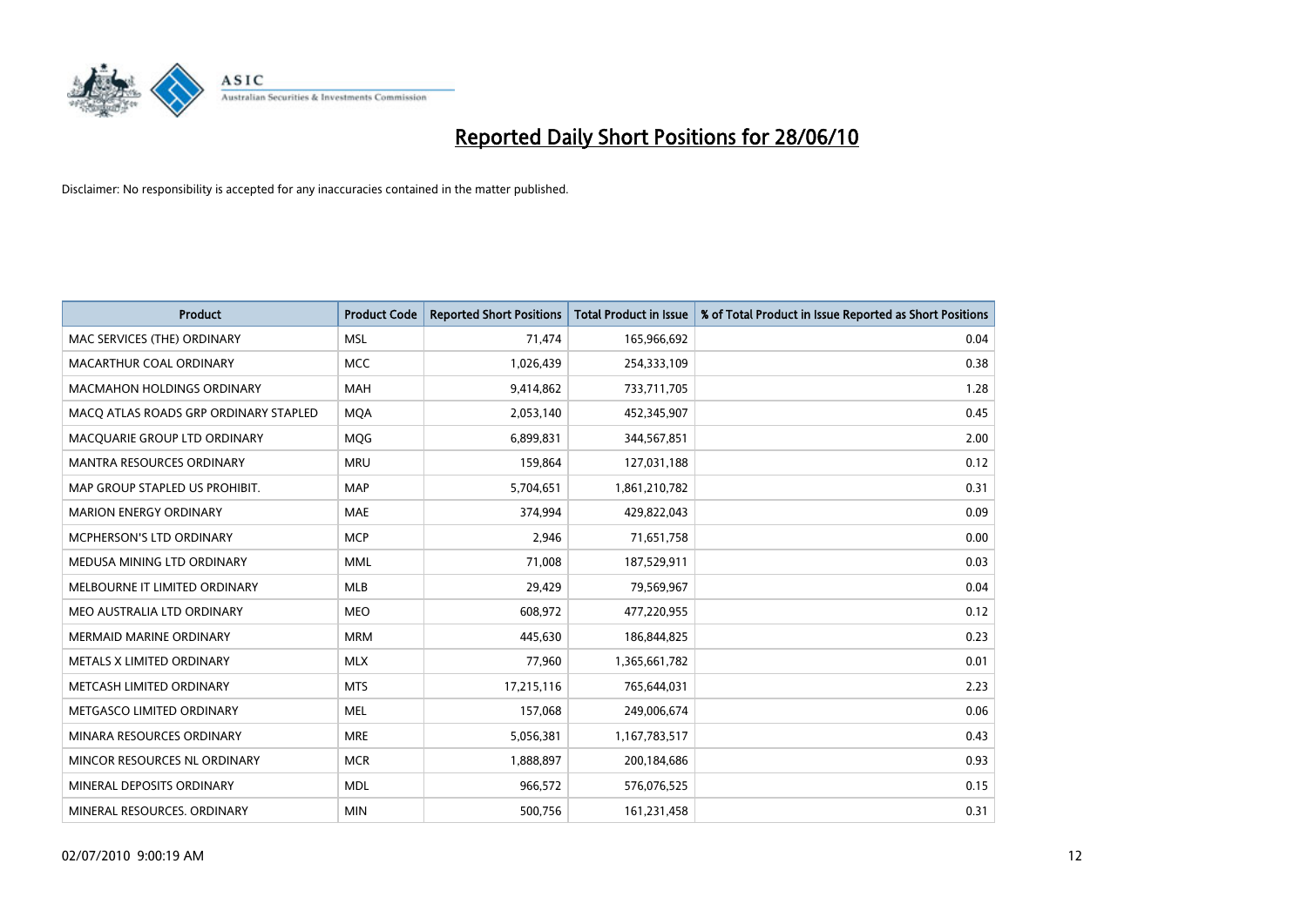

| <b>Product</b>                     | <b>Product Code</b> | <b>Reported Short Positions</b> | <b>Total Product in Issue</b> | % of Total Product in Issue Reported as Short Positions |
|------------------------------------|---------------------|---------------------------------|-------------------------------|---------------------------------------------------------|
| MIRABELA NICKEL LTD ORDINARY       | <b>MBN</b>          | 8,170,953                       | 367, 162, 725                 | 2.20                                                    |
| MIRVAC GROUP STAPLED SECURITIES    | <b>MGR</b>          | 21,320,071                      | 3,266,304,329                 | 0.63                                                    |
| MITCHELL COMMUNITCA, ORDINARY      | <b>MCU</b>          | 3,616                           | 301,654,653                   | 0.00                                                    |
| <b>MOLOPO ENERGY LTD ORDINARY</b>  | <b>MPO</b>          | 11,594                          | 250,665,548                   | 0.00                                                    |
| MOLY MINES LIMITED ORDINARY        | <b>MOL</b>          | 126,740                         | 363,916,323                   | 0.03                                                    |
| <b>MONADELPHOUS GROUP ORDINARY</b> | <b>MND</b>          | 1,091,962                       | 86,036,700                    | 1.26                                                    |
| MORTGAGE CHOICE LTD ORDINARY       | <b>MOC</b>          | 204,953                         | 119,617,705                   | 0.17                                                    |
| MOUNT GIBSON IRON ORDINARY         | <b>MGX</b>          | 1,988,500                       | 1,079,174,611                 | 0.18                                                    |
| MURCHISON METALS LTD ORDINARY      | <b>MMX</b>          | 3,078,999                       | 435,384,268                   | 0.69                                                    |
| MYER HOLDINGS LTD ORDINARY         | <b>MYR</b>          | 8,397,607                       | 581,517,884                   | 1.44                                                    |
| NATIONAL AUST. BANK ORDINARY       | <b>NAB</b>          | 16,660,963                      | 2,121,379,130                 | 0.78                                                    |
| NAVITAS LIMITED ORDINARY           | <b>NVT</b>          | 1,060,243                       | 342,361,526                   | 0.31                                                    |
| NEPTUNE MARINE ORDINARY            | <b>NMS</b>          | 3,086,942                       | 429,842,672                   | 0.71                                                    |
| NEW HOPE CORPORATION ORDINARY      | <b>NHC</b>          | 98,009                          | 827,730,549                   | 0.00                                                    |
| NEWCREST MINING ORDINARY           | <b>NCM</b>          | 25,327,907                      | 483,493,006                   | 5.24                                                    |
| NEWS CORP A NON-VOTING CDI         | <b>NWSLV</b>        | 544,093                         | 1,824,063,103                 | 0.02                                                    |
| NEWS CORP B VOTING CDI             | <b>NWS</b>          | 7,940,255                       | 798,520,953                   | 1.00                                                    |
| NEXUS ENERGY LIMITED ORDINARY      | <b>NXS</b>          | 14,407,996                      | 958,061,849                   | 1.50                                                    |
| NICK SCALI LIMITED ORDINARY        | <b>NCK</b>          | 35,846                          | 81,000,000                    | 0.04                                                    |
| NIDO PETROLEUM ORDINARY            | <b>NDO</b>          | 15,453,463                      | 1,080,658,378                 | 1.42                                                    |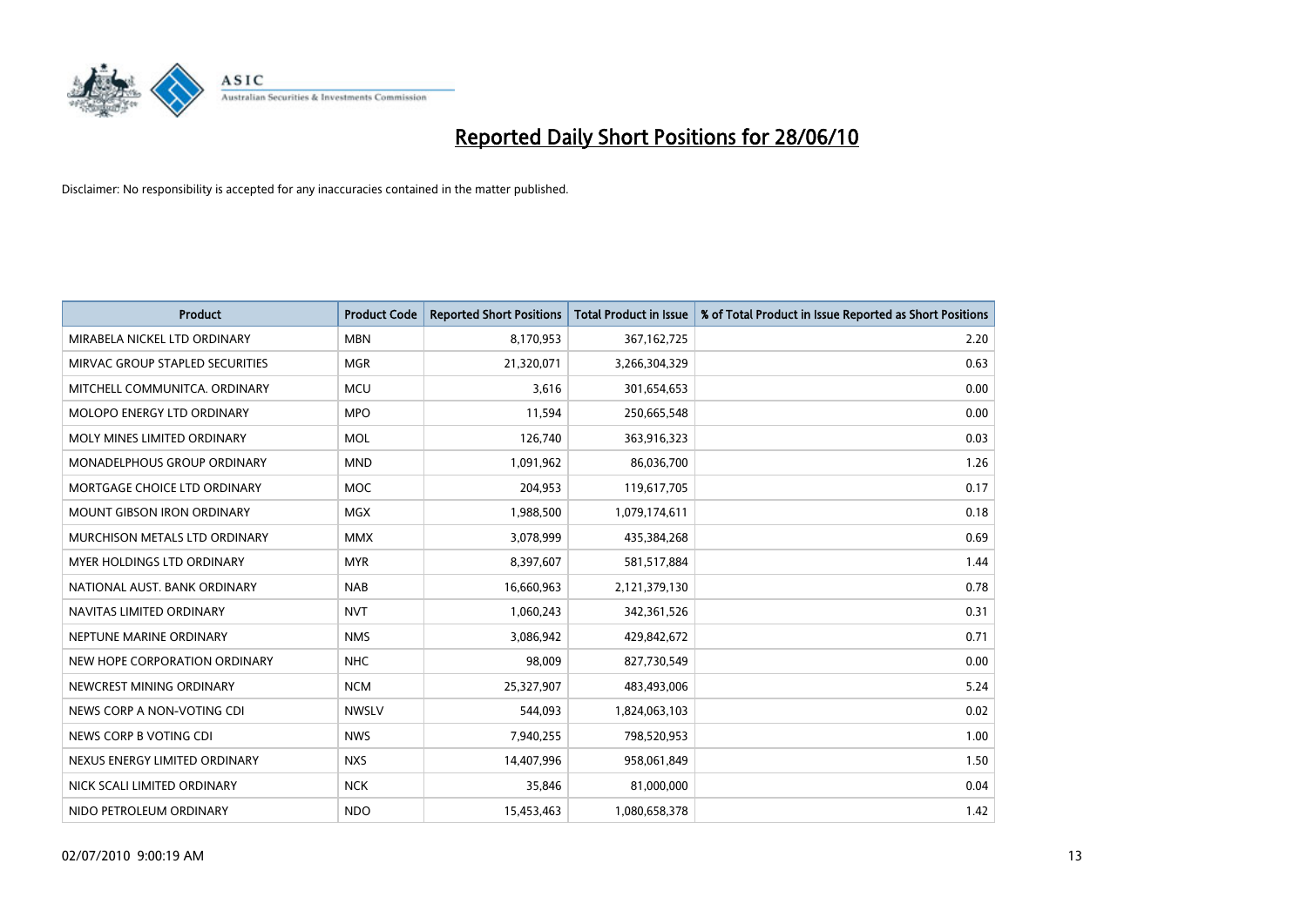

| <b>Product</b>                        | <b>Product Code</b> | <b>Reported Short Positions</b> | <b>Total Product in Issue</b> | % of Total Product in Issue Reported as Short Positions |
|---------------------------------------|---------------------|---------------------------------|-------------------------------|---------------------------------------------------------|
| NORTHERN CREST ORDINARY               | <b>NOC</b>          | 24,345                          | 116,074,781                   | 0.02                                                    |
| NORTHERN IRON LTD ORDINARY            | <b>NFE</b>          | 1,182,454                       | 292,204,786                   | 0.41                                                    |
| NOVOGEN LIMITED ORDINARY              | <b>NRT</b>          | 140,124                         | 102,125,894                   | 0.14                                                    |
| NRW HOLDINGS LIMITED ORDINARY         | <b>NWH</b>          | 403,581                         | 251,223,000                   | 0.16                                                    |
| NUFARM LIMITED ORDINARY               | <b>NUF</b>          | 1,874,175                       | 261,775,731                   | 0.70                                                    |
| OAKTON LIMITED ORDINARY               | <b>OKN</b>          | 8,638                           | 91,913,485                    | 0.00                                                    |
| OCEANAGOLD CORP. CHESS DEPOSITARY INT | <b>OGC</b>          | 518,147                         | 228,007,060                   | 0.23                                                    |
| OIL SEARCH LTD ORDINARY               | OSH                 | 8,487,116                       | 1,308,279,222                 | 0.63                                                    |
| OM HOLDINGS LIMITED ORDINARY          | <b>OMH</b>          | 549,255                         | 498,460,150                   | 0.11                                                    |
| <b>ONESTEEL LIMITED ORDINARY</b>      | OST                 | 5,355,947                       | 1,331,583,166                 | 0.40                                                    |
| ORICA LIMITED ORDINARY                | ORI                 | 1,256,855                       | 361,129,562                   | 0.35                                                    |
| ORIGIN ENERGY ORDINARY                | <b>ORG</b>          | 1,833,004                       | 880,668,872                   | 0.18                                                    |
| OZ MINERALS ORDINARY                  | OZL                 | 35,804,684                      | 3,121,339,730                 | 1.14                                                    |
| <b>PACIFIC BRANDS ORDINARY</b>        | PBG                 | 5,017,016                       | 931,386,248                   | 0.55                                                    |
| PALADIN ENERGY LTD ORDINARY           | <b>PDN</b>          | 20,872,051                      | 717,142,802                   | 2.91                                                    |
| PAN PACIFIC PETROL. ORDINARY          | PPP                 | 21,527                          | 588,612,110                   | 0.00                                                    |
| PANAUST LIMITED ORDINARY              | <b>PNA</b>          | 10,859,780                      | 2,953,892,669                 | 0.36                                                    |
| PANORAMIC RESOURCES ORDINARY          | PAN                 | 190,667                         | 205,262,842                   | 0.09                                                    |
| PAPERLINX LIMITED ORDINARY            | <b>PPX</b>          | 12,652,935                      | 603,580,761                   | 2.09                                                    |
| PEET LIMITED ORDINARY                 | <b>PPC</b>          | 47,104                          | 300,681,486                   | 0.01                                                    |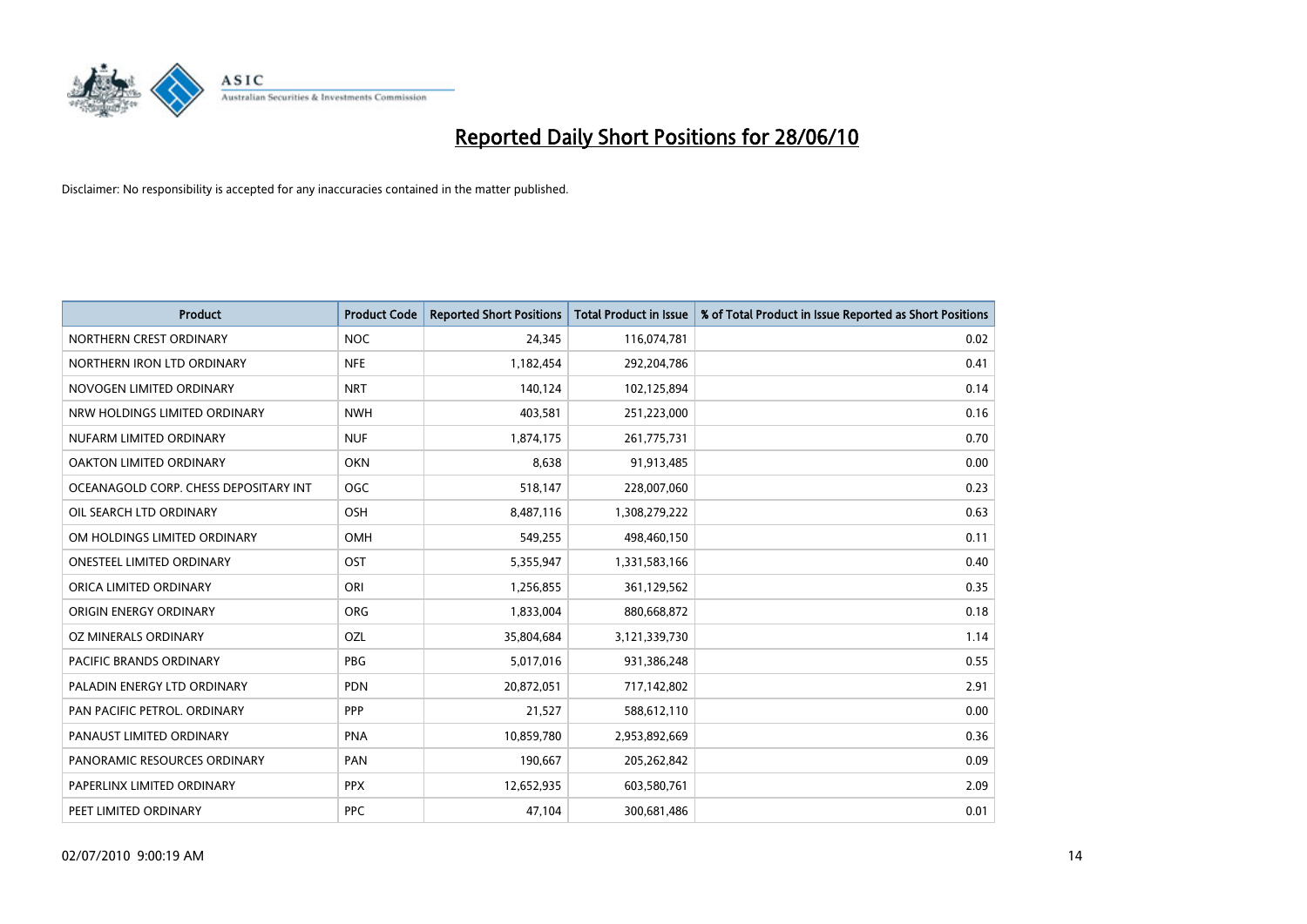

| <b>Product</b>                       | <b>Product Code</b> | <b>Reported Short Positions</b> | Total Product in Issue | % of Total Product in Issue Reported as Short Positions |
|--------------------------------------|---------------------|---------------------------------|------------------------|---------------------------------------------------------|
| PERILYA LIMITED ORDINARY             | PEM                 | 800,700                         | 526,075,563            | 0.15                                                    |
| PERPETUAL LIMITED ORDINARY           | PPT                 | 2,307,606                       | 43,411,178             | 5.31                                                    |
| PERSEUS MINING LTD ORDINARY          | PRU                 | 301,231                         | 417,432,088            | 0.08                                                    |
| PHARMAXIS LTD ORDINARY               | <b>PXS</b>          | 1,649,309                       | 225,410,234            | 0.73                                                    |
| PHOTON GROUP LTD ORDINARY            | PGA                 | 965,265                         | 187,440,645            | 0.51                                                    |
| PIKE RIVER COAL ORDINARY             | <b>PRC</b>          | 506,320                         | 404,971,067            | 0.13                                                    |
| PLATINUM ASSET ORDINARY              | <b>PTM</b>          | 3,074,394                       | 561,347,878            | 0.54                                                    |
| PLATINUM AUSTRALIA ORDINARY          | PLA                 | 7,867,018                       | 321,030,521            | 2.44                                                    |
| PMP LIMITED ORDINARY                 | <b>PMP</b>          | 1,280,415                       | 335,348,483            | 0.39                                                    |
| PREMIER INVESTMENTS ORDINARY         | <b>PMV</b>          | 263,623                         | 155,030,045            | 0.16                                                    |
| PRIMARY HEALTH CARE ORDINARY         | <b>PRY</b>          | 4,495,533                       | 491,328,342            | 0.91                                                    |
| PRIME INFR GROUP. STAPLED SECURITIES | PIH                 | 1,350,270                       | 351,776,795            | 0.38                                                    |
| PRIMEAG AUSTRALIA ORDINARY           | PAG                 | 486,758                         | 150,554,149            | 0.32                                                    |
| PROGRAMMED ORDINARY                  | <b>PRG</b>          | 86,640                          | 118,169,906            | 0.08                                                    |
| <b>QANTAS AIRWAYS ORDINARY</b>       | QAN                 | 4,159,076                       | 2,265,123,620          | 0.18                                                    |
| <b>OBE INSURANCE GROUP ORDINARY</b>  | OBE                 | 14,437,659                      | 1,035,064,820          | 1.38                                                    |
| RAMELIUS RESOURCES ORDINARY          | <b>RMS</b>          | 12,533                          | 291,191,453            | 0.00                                                    |
| RAMSAY HEALTH CARE ORDINARY          | <b>RHC</b>          | 2,507,451                       | 202,081,252            | 1.23                                                    |
| <b>REA GROUP ORDINARY</b>            | <b>REA</b>          | 33,061                          | 128,439,366            | 0.03                                                    |
| REDFLEX HOLDINGS ORDINARY            | <b>RDF</b>          | 26,736                          | 110,010,757            | 0.02                                                    |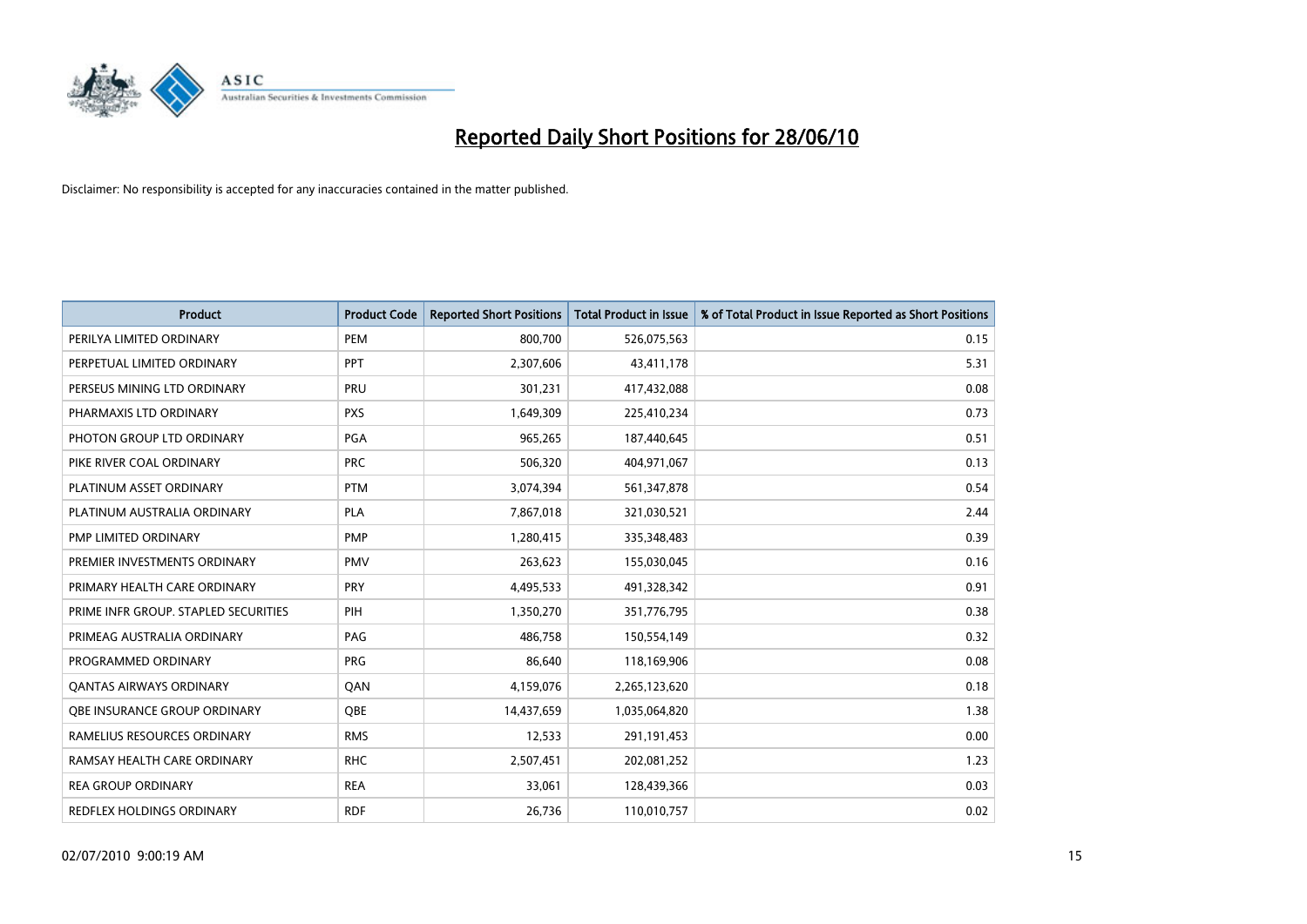

| <b>Product</b>                  | <b>Product Code</b> | <b>Reported Short Positions</b> | <b>Total Product in Issue</b> | % of Total Product in Issue Reported as Short Positions |
|---------------------------------|---------------------|---------------------------------|-------------------------------|---------------------------------------------------------|
| REECE AUSTRALIA LTD. ORDINARY   | <b>REH</b>          | 16,800                          | 99,600,000                    | 0.02                                                    |
| <b>REGIS RESOURCES ORDINARY</b> | <b>RRL</b>          | 168,611                         | 389,127,125                   | 0.04                                                    |
| RESMED INC CDI 10:1             | <b>RMD</b>          | 1,213,814                       | 772,670,160                   | 0.15                                                    |
| RESOLUTE MINING ORDINARY        | <b>RSG</b>          | 499,639                         | 387,528,521                   | 0.13                                                    |
| <b>RHG LIMITED ORDINARY</b>     | <b>RHG</b>          | 49,217                          | 317,910,688                   | 0.01                                                    |
| RIO TINTO LIMITED ORDINARY      | <b>RIO</b>          | 11,757,132                      | 606,831,240                   | 1.95                                                    |
| RIVERCITY MOTORWAY STAPLED      | <b>RCY</b>          | 3,400,062                       | 957,010,115                   | 0.35                                                    |
| RIVERSDALE MINING ORDINARY      | <b>RIV</b>          | 1,608,879                       | 200,118,524                   | 0.80                                                    |
| ROC OIL COMPANY ORDINARY        | <b>ROC</b>          | 2,414,879                       | 713,154,560                   | 0.34                                                    |
| SAI GLOBAL LIMITED ORDINARY     | SAI                 | 116,662                         | 159,581,559                   | 0.07                                                    |
| SALMAT LIMITED ORDINARY         | <b>SLM</b>          | 93,468                          | 159,131,983                   | 0.06                                                    |
| SANDFIRE RESOURCES ORDINARY     | <b>SFR</b>          | 120,238                         | 129,204,779                   | 0.08                                                    |
| <b>SANTOS LTD ORDINARY</b>      | <b>STO</b>          | 3,581,821                       | 832,552,523                   | 0.41                                                    |
| SEDGMAN LIMITED ORDINARY        | <b>SDM</b>          | 5,592                           | 205,986,681                   | 0.00                                                    |
| SEEK LIMITED ORDINARY           | <b>SEK</b>          | 4,101,945                       | 336,584,488                   | 1.21                                                    |
| SELECT HARVESTS ORDINARY        | <b>SHV</b>          | 6,742                           | 39,761,768                    | 0.02                                                    |
| SERVCORP LIMITED ORDINARY       | SRV                 | 457,872                         | 98,440,807                    | 0.46                                                    |
| SEVEN GROUP HOLDINGS ORDINARY   | <b>SVW</b>          | 401,772                         | 305,410,281                   | 0.13                                                    |
| SEVEN NETWORK ORDINARY          | <b>SEV</b>          | 22,824                          | 190,410,281                   | 0.01                                                    |
| SIGMA PHARMACEUTICAL ORDINARY   | SIP                 | 6,119,532                       | 1,178,626,572                 | 0.52                                                    |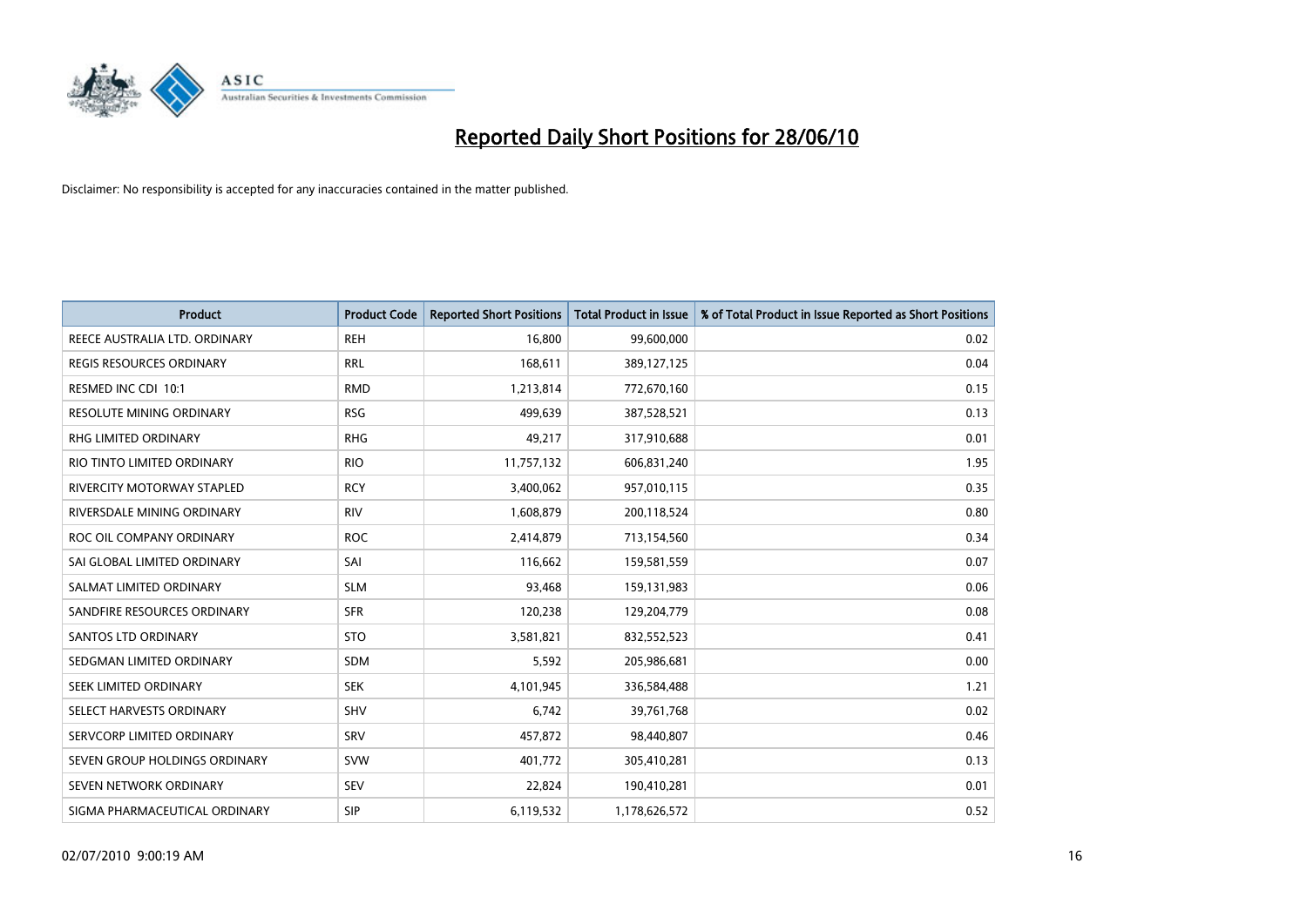

| <b>Product</b>                           | <b>Product Code</b> | <b>Reported Short Positions</b> | <b>Total Product in Issue</b> | % of Total Product in Issue Reported as Short Positions |
|------------------------------------------|---------------------|---------------------------------|-------------------------------|---------------------------------------------------------|
| SILEX SYSTEMS ORDINARY                   | <b>SLX</b>          | 219,608                         | 149,073,532                   | 0.14                                                    |
| SILVER LAKE RESOURCE ORDINARY            | <b>SLR</b>          | 80,468                          | 178,757,838                   | 0.05                                                    |
| SIMS METAL MGMT LTD ORDINARY             | <b>SGM</b>          | 2,057,050                       | 203,881,274                   | 1.00                                                    |
| SINGAPORE TELECOMM. CHESS DEPOSITARY INT | <b>SGT</b>          | 3,437,631                       | 477,561,291                   | 0.69                                                    |
| SKILLED GROUP LTD ORDINARY               | <b>SKE</b>          | 433,716                         | 190,738,408                   | 0.22                                                    |
| SKY CITY ENTERTAIN, ORDINARY             | <b>SKC</b>          | 6,680,145                       | 575,114,687                   | 1.17                                                    |
| <b>SKY NETWORK ORDINARY</b>              | <b>SKT</b>          | 1,642,700                       | 389,139,785                   | 0.42                                                    |
| SMS MANAGEMENT, ORDINARY                 | <b>SMX</b>          | 46,924                          | 66,781,500                    | 0.07                                                    |
| SONIC HEALTHCARE ORDINARY                | <b>SHL</b>          | 2,438,225                       | 388,429,875                   | 0.62                                                    |
| SOUL PATTINSON (W.H) ORDINARY            | SOL                 | 40,906                          | 238,640,580                   | 0.01                                                    |
| SP AUSNET STAPLED SECURITIES             | <b>SPN</b>          | 895,604                         | 2,705,140,151                 | 0.03                                                    |
| SPARK INFRASTRUCTURE STAPLED SECURITIES  | SKI                 | 1,923,076                       | 1,031,911,394                 | 0.19                                                    |
| SPDR 200 FUND ETF UNITS                  | <b>STW</b>          | 7,016                           | 57,479,172                    | 0.01                                                    |
| SPECIALTY FASHION ORDINARY               | <b>SFH</b>          | 1,174,280                       | 190,964,693                   | 0.61                                                    |
| SPOTLESS GROUP LTD ORDINARY              | <b>SPT</b>          | 1,142,050                       | 259,309,656                   | 0.43                                                    |
| ST BARBARA LIMITED ORDINARY              | SBM                 | 44,595,961                      | 1,952,668,407                 | 2.30                                                    |
| STHN CROSS MEDIA ORDINARY                | <b>SXL</b>          | 385,474                         | 378,827,750                   | 0.09                                                    |
| STOCKLAND UNITS/ORD STAPLED              | <b>SGP</b>          | 9,648,693                       | 2,383,036,717                 | 0.39                                                    |
| STRAITS RESOURCES ORDINARY               | SRL                 | 4,964,983                       | 255,203,613                   | 1.94                                                    |
| STW COMMUNICATIONS ORDINARY              | SGN                 | 373,676                         | 364,310,964                   | 0.11                                                    |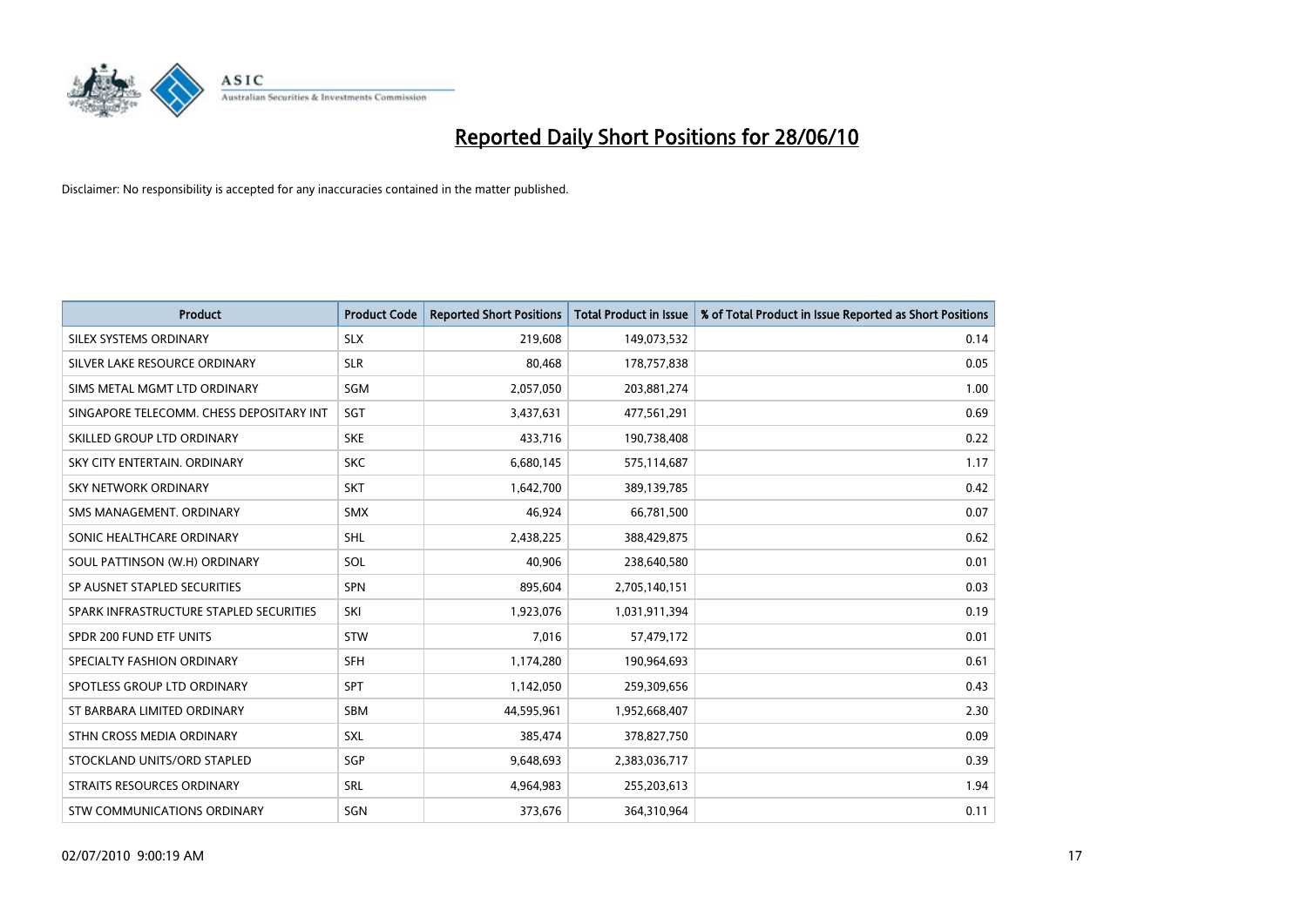

| <b>Product</b>                  | <b>Product Code</b> | <b>Reported Short Positions</b> | <b>Total Product in Issue</b> | % of Total Product in Issue Reported as Short Positions |
|---------------------------------|---------------------|---------------------------------|-------------------------------|---------------------------------------------------------|
| SUNCORP-METWAY, ORDINARY        | <b>SUN</b>          | 7,553,537                       | 1,281,390,524                 | 0.57                                                    |
| SUNDANCE RESOURCES ORDINARY     | <b>SDL</b>          | 17,338,352                      | 2,709,995,932                 | 0.63                                                    |
| SUNLAND GROUP LTD ORDINARY      | <b>SDG</b>          | 46,216                          | 251,107,692                   | 0.01                                                    |
| SUPER CHEAP AUTO GRP ORDINARY   | <b>SUL</b>          | 372,060                         | 127,532,302                   | 0.28                                                    |
| TABCORP HOLDINGS LTD ORDINARY   | <b>TAH</b>          | 3,075,207                       | 612,625,759                   | 0.52                                                    |
| TAP OIL LIMITED ORDINARY        | <b>TAP</b>          | 265,688                         | 156,485,921                   | 0.17                                                    |
| TASSAL GROUP LIMITED ORDINARY   | <b>TGR</b>          | 3,344,851                       | 144,197,882                   | 2.31                                                    |
| TATTS GROUP LTD ORDINARY        | <b>TTS</b>          | 5,049,749                       | 1,281,937,479                 | 0.39                                                    |
| TECHNOLOGY ONE ORDINARY         | <b>TNE</b>          | 579                             | 300,303,455                   | 0.00                                                    |
| TELECOM CORPORATION ORDINARY    | <b>TEL</b>          | 40,606,752                      | 1,920,694,831                 | 2.11                                                    |
| TELSTRA CORPORATION. ORDINARY   | <b>TLS</b>          | 57,433,891                      | 12,443,074,357                | 0.45                                                    |
| TEN NETWORK HOLDINGS ORDINARY   | <b>TEN</b>          | 9,350,838                       | 1,045,236,720                 | 0.88                                                    |
| TFS CORPORATION LTD ORDINARY    | <b>TFC</b>          | 69,642                          | 227,360,909                   | 0.03                                                    |
| THE REJECT SHOP ORDINARY        | <b>TRS</b>          | 18,328                          | 25,973,070                    | 0.07                                                    |
| TIGER RESOURCES ORDINARY        | <b>TGS</b>          | 539,761                         | 465,255,115                   | 0.12                                                    |
| TIMBERCORP LIMITED ORDINARY     | <b>TIM</b>          | 2,884,883                       | 352,071,429                   | 0.83                                                    |
| <b>TISHMAN SPEYER UNITS</b>     | <b>TSO</b>          | 43,509                          | 338,440,904                   | 0.01                                                    |
| TOLL HOLDINGS LTD ORDINARY      | <b>TOL</b>          | 7,699,628                       | 702,867,609                   | 1.09                                                    |
| <b>TOWER AUSTRALIA ORDINARY</b> | <b>TAL</b>          | 5,679,134                       | 363,937,557                   | 1.55                                                    |
| TOX FREE SOLUTIONS ORDINARY     | <b>TOX</b>          | 25,425                          | 91,544,000                    | 0.02                                                    |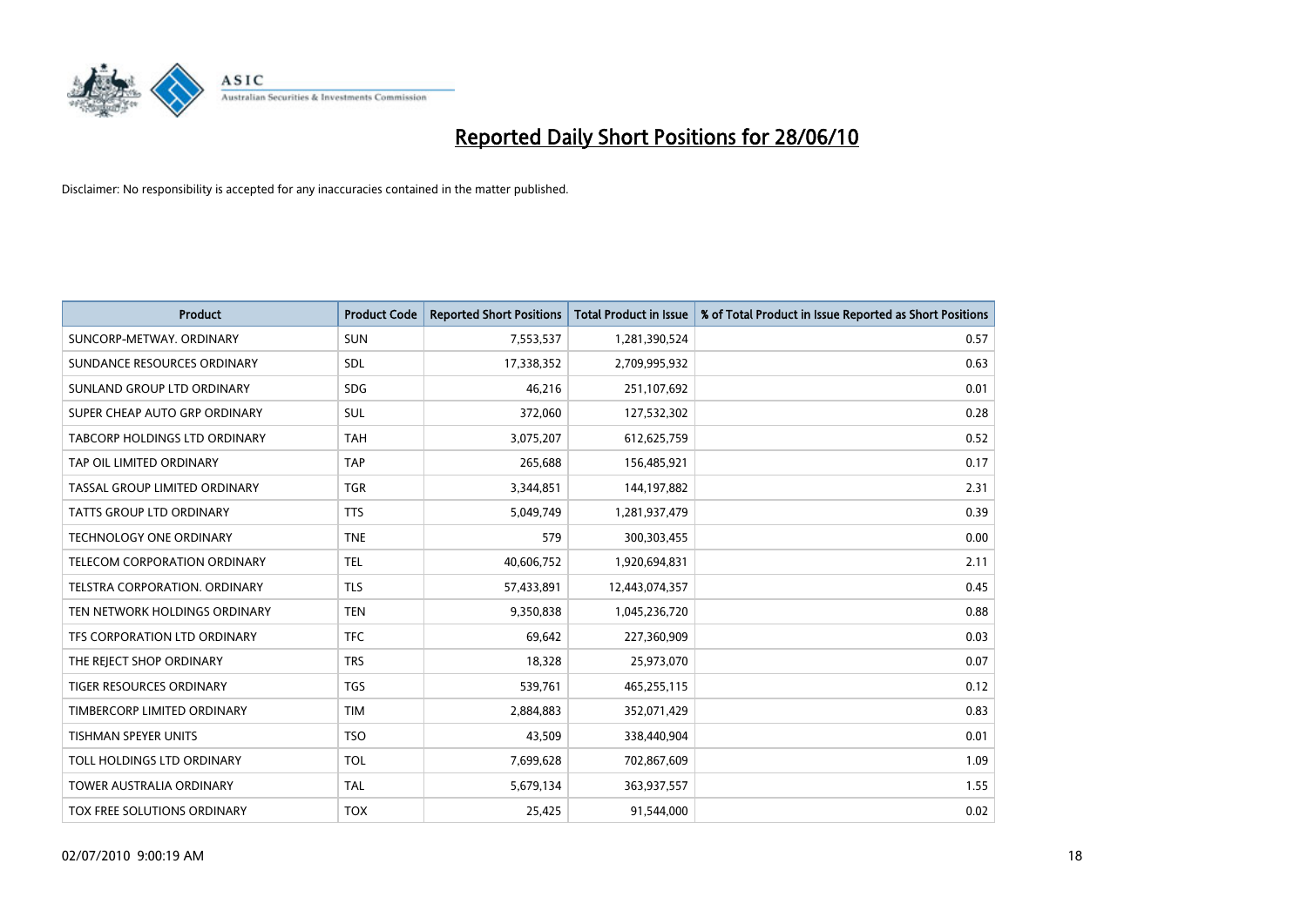

| <b>Product</b>                            | <b>Product Code</b> | <b>Reported Short Positions</b> | <b>Total Product in Issue</b> | % of Total Product in Issue Reported as Short Positions |
|-------------------------------------------|---------------------|---------------------------------|-------------------------------|---------------------------------------------------------|
| TPG TELECOM LIMITED ORDINARY              | <b>TPM</b>          | 244,556                         | 766,624,104                   | 0.03                                                    |
| TRANSFIELD SERV INFR STAPLED SECURITIES   | <b>TSI</b>          | 566,100                         | 432,184,488                   | 0.12                                                    |
| TRANSFIELD SERVICES ORDINARY              | <b>TSE</b>          | 397,274                         | 414,278,904                   | 0.10                                                    |
| TRANSPACIFIC INDUST, ORDINARY             | <b>TPI</b>          | 14,445,631                      | 960,638,735                   | 1.48                                                    |
| TRANSURBAN GROUP TRIPLE STAPLED SEC.      | <b>TCL</b>          | 6,418,480                       | 1,414,667,986                 | 0.46                                                    |
| TROY RESOURCES NL ORDINARY                | <b>TRY</b>          | 380,670                         | 87,464,323                    | 0.43                                                    |
| UGL LIMITED ORDINARY                      | UGL                 | 4,355,926                       | 165,928,705                   | 2.62                                                    |
| UNILIFE CORPORATION CDI 6:1               | <b>UNS</b>          | 40,002                          | 240,187,254                   | 0.02                                                    |
| UXC LIMITED ORDINARY                      | <b>UXC</b>          | 1,333,091                       | 295,600,519                   | 0.45                                                    |
| VALAD PROPERTY GROUP STAPLED US PROHIBIT. | <b>VPG</b>          | 4,409,302                       | 2,287,682,926                 | 0.20                                                    |
| <b>VDM GROUP LIMITED ORDINARY</b>         | <b>VMG</b>          | 11,116                          | 195,613,088                   | 0.01                                                    |
| <b>VENTURE MINERALS ORDINARY</b>          | <b>VMS</b>          | 6,500                           | 168,046,667                   | 0.00                                                    |
| <b>VILLAGE ROADSHOW LTD ORDINARY</b>      | <b>VRL</b>          | 682                             | 114,217,649                   | 0.00                                                    |
| VILLAGE ROADSHOW LTD 'A' CLASS PREFERENCE | <b>VRLPA</b>        | 14,805                          | 52,235,451                    | 0.03                                                    |
| VIRGIN BLUE HOLDINGS ORDINARY             | <b>VBA</b>          | 16,700,692                      | 2,209,126,568                 | 0.75                                                    |
| <b>VISION GROUP HLDGS ORDINARY</b>        | <b>VGH</b>          | 78,000                          | 72,671,765                    | 0.11                                                    |
| VITA GROUP LTD ORDINARY                   | <b>VTG</b>          | 75,190                          | 141,247,800                   | 0.05                                                    |
| VITERRA INC CDI 1:1                       | <b>VTA</b>          | 2,098                           | 68,629,939                    | 0.00                                                    |
| <b>WAREHOUSE GROUP ORDINARY</b>           | <b>WHS</b>          | 384,780                         | 311,195,868                   | 0.12                                                    |
| <b>WATPAC LIMITED ORDINARY</b>            | <b>WTP</b>          | 36,298                          | 181,326,206                   | 0.02                                                    |